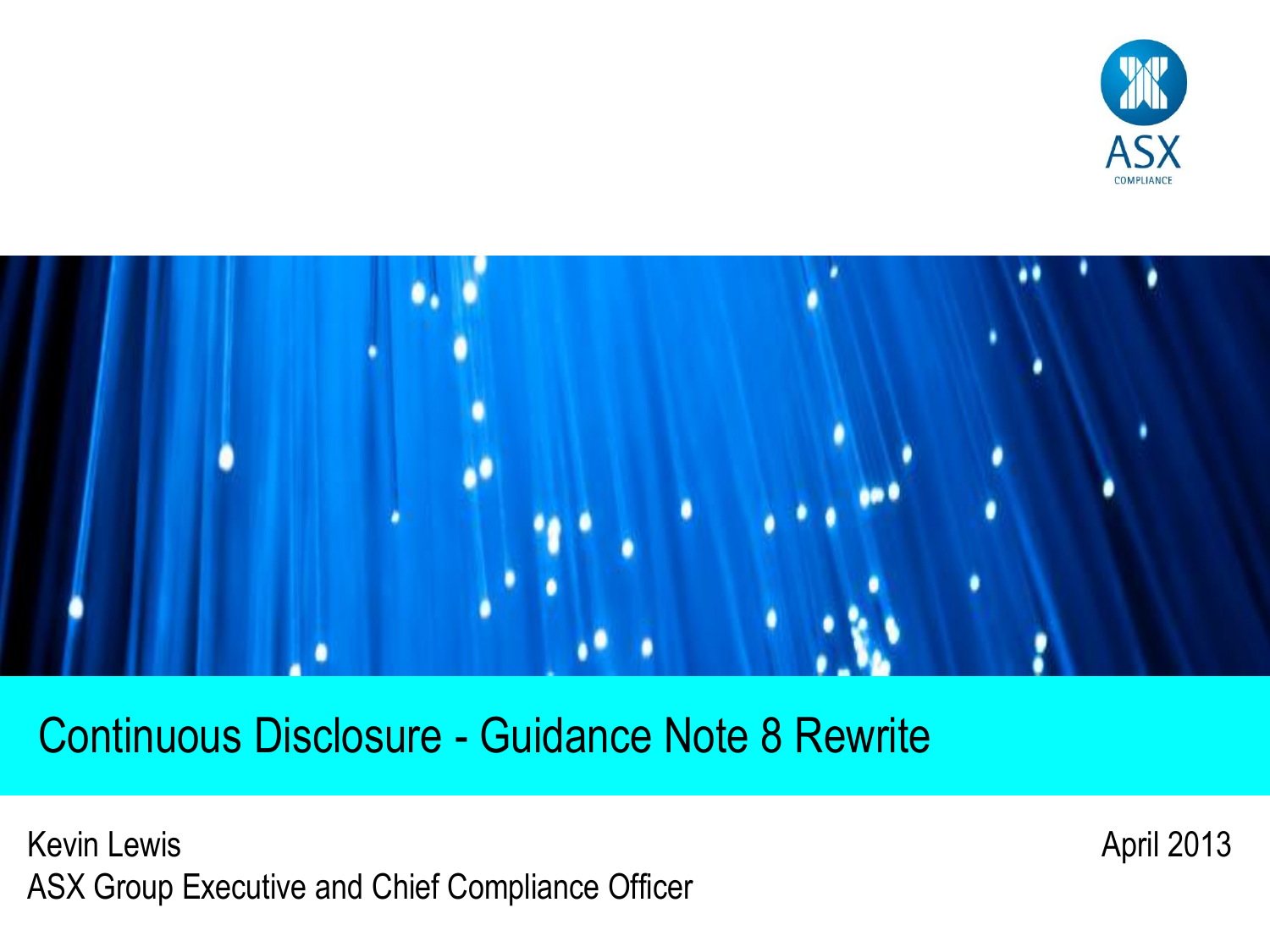## **Outline**



- $\triangleright$  The consultation process
- $\triangleright$  Core themes unchanged
- $\triangleright$  Clarifications to Guidance Note 8
- $\triangleright$  Final changes to Listing Rules 3.1 3.1B
- $\triangleright$  Other important changes to chapter 3 of the Listing Rules
- $\triangleright$  Other minor Listing Rule changes
- $\triangleright$  Other Guidance Note changes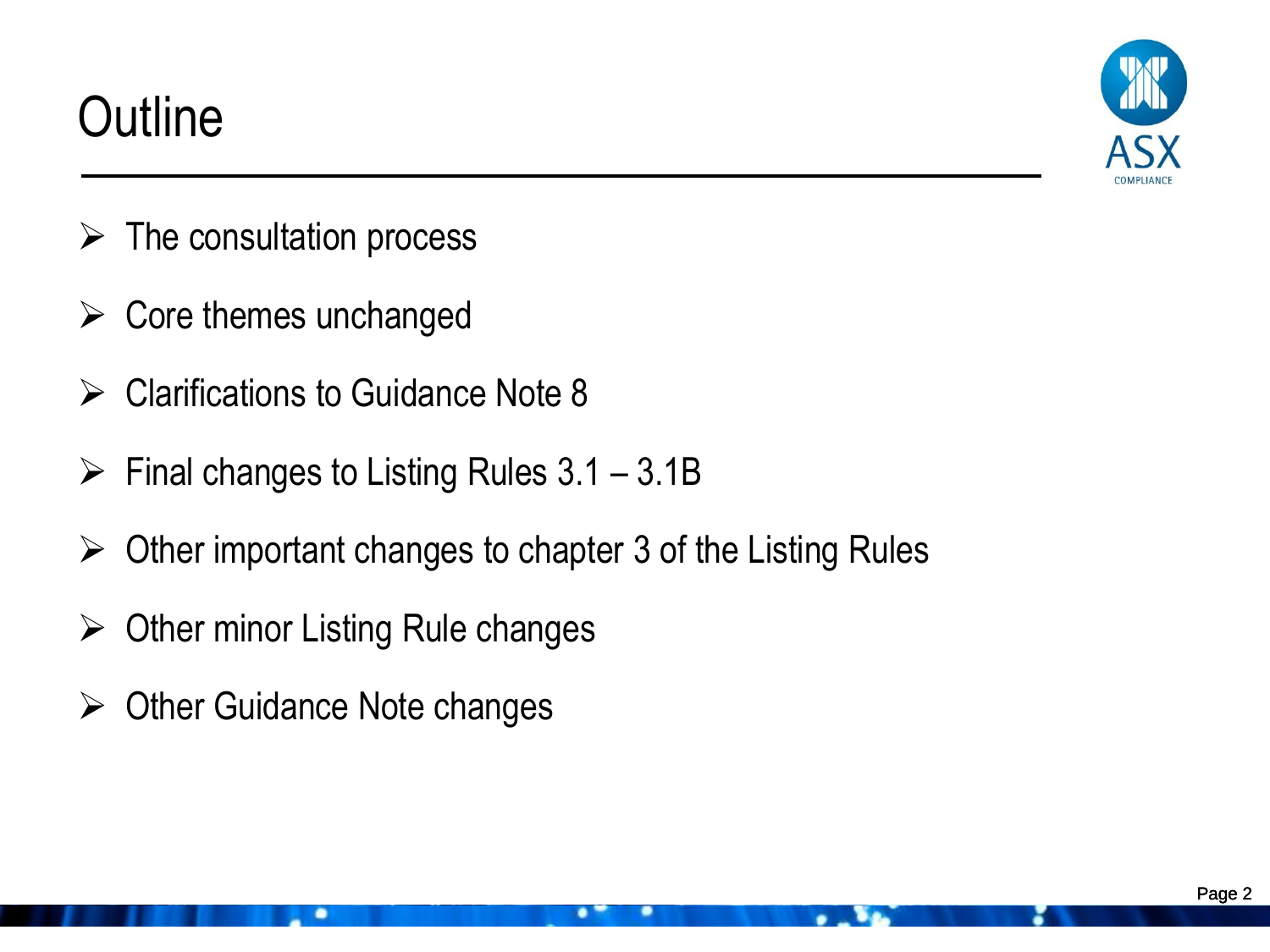

## $\triangleright$  A 2+ year process, which included:

- informal engagement with listed entities, directors, company secretaries, general counsel and other key stakeholders over an extended period to gain an understanding of major areas of concern or confusion
- comprehensive internal review and critiquing (including by the ASX Limited and ASX Compliance boards and ASX senior management)
- close dialog with ASIC over multiple drafts
- sign-off by senior counsel

before the consultation documents were released in October 2012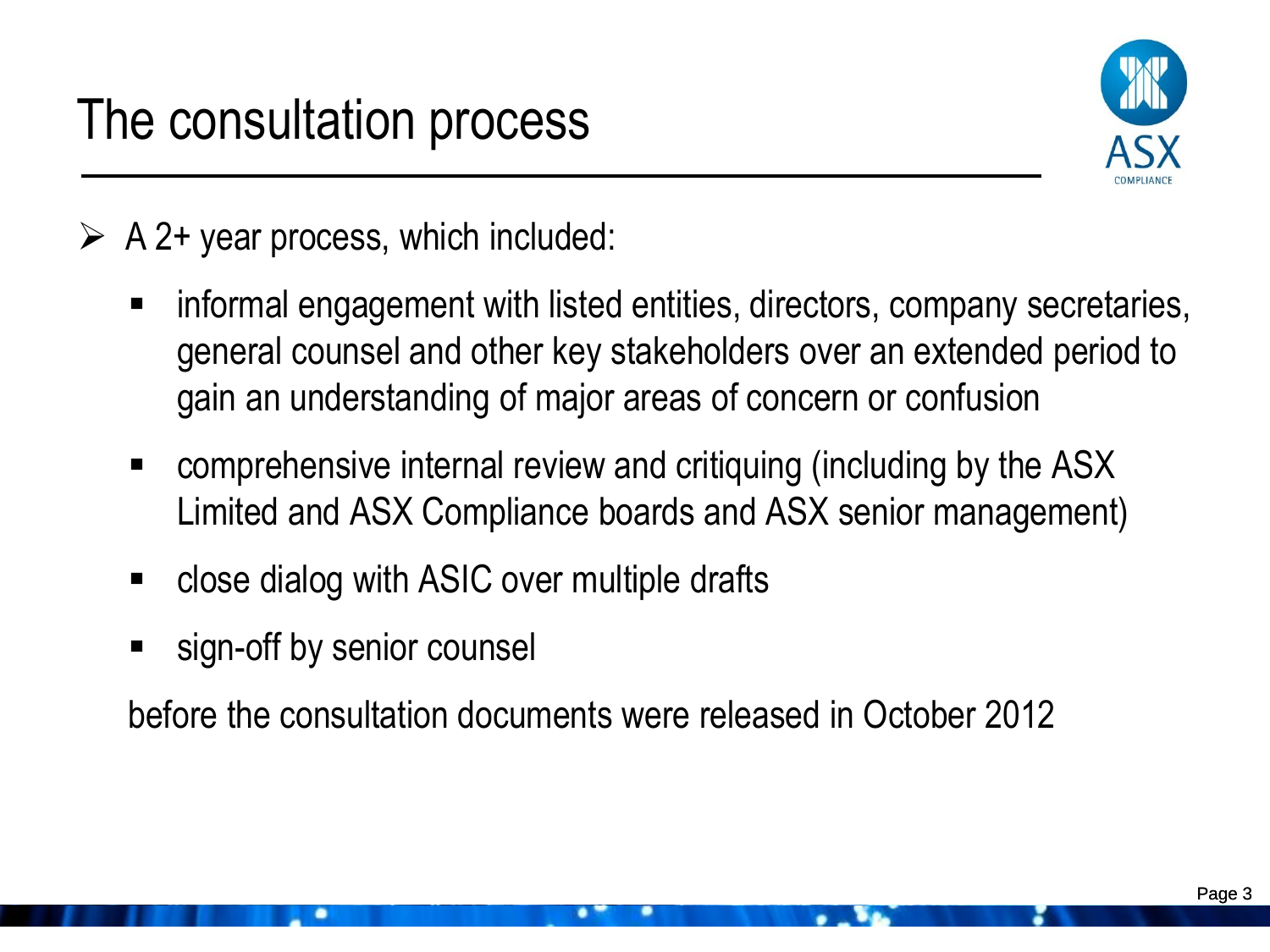## The consultation process (cont.)



 $\triangleright$  Intensive program to socialise the proposed changes via:

- media interviews
- national roadshow presentations
- meetings with the 5 main state chapters of the Corporations Committee of the Law Council's Business Law Section
- individual meetings with the AICD, CSA and each of ASX's 20 largest listed entities
- presentations to various stakeholder groups and their members, including the ACI, AIRA and the WA division of CSA
- presentations to various law firms and their clients (which in many cases included listed company directors, secretaries and general counsel in their audience)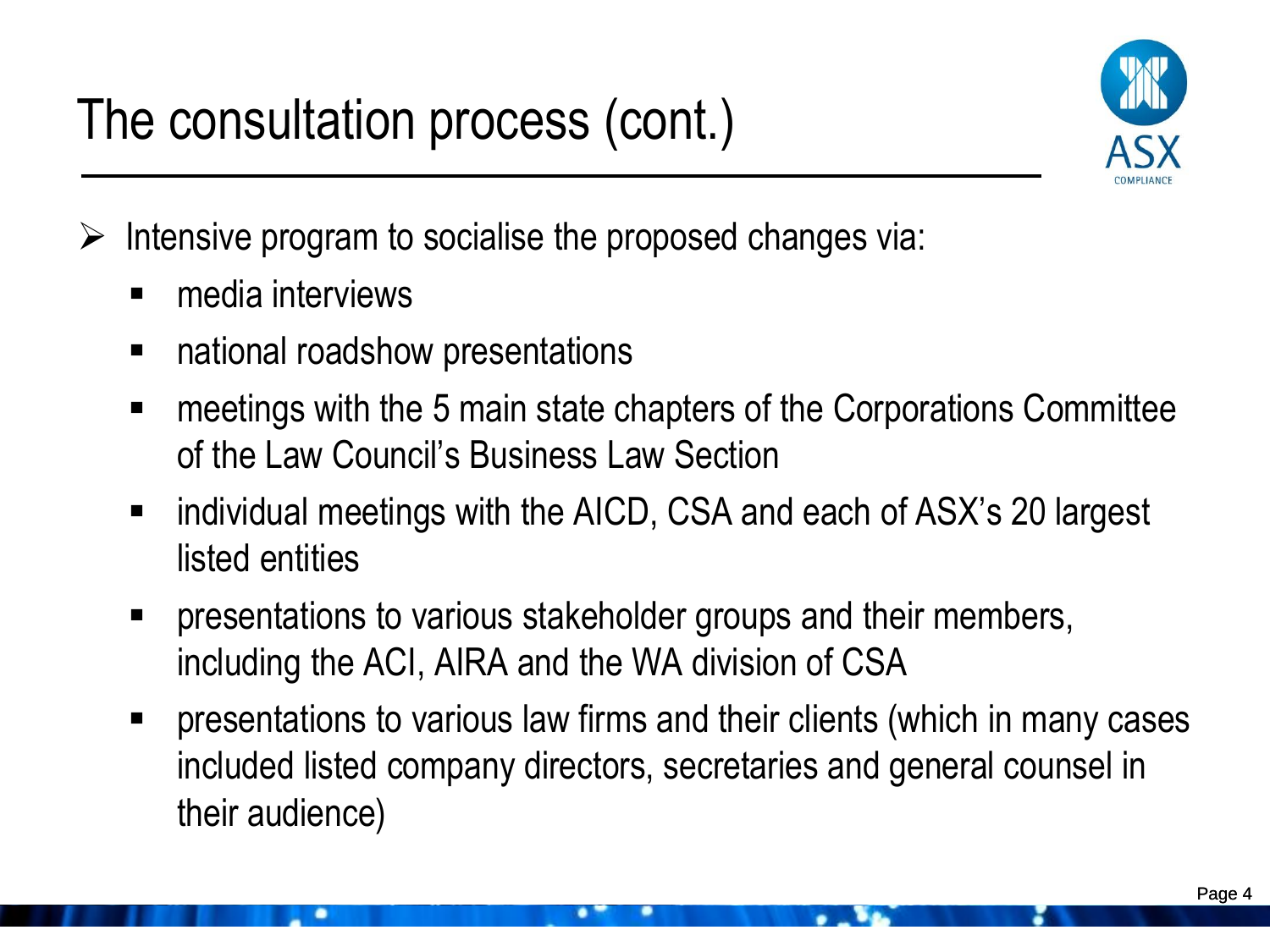

- $\geq$  19 non-confidential and 2 confidential submissions received in response to the formal consultation
- $\triangleright$  General feedback overwhelmingly positive
- $\triangleright$  A large number of specific comments on areas where ASX's guidance could be enhanced or proposed listing rule changes could be refined
- $\triangleright$  ASX able to accommodate a good proportion of these comments but there were a number with which it did not agree, as outlined in a 90+ page detailed consultation response:

[http://www.asx.com.au/documents/about/GN8\\_Consultation\\_Response.pdf](http://www.asx.com.au/documents/about/GN8_Consultation_Response.pdf)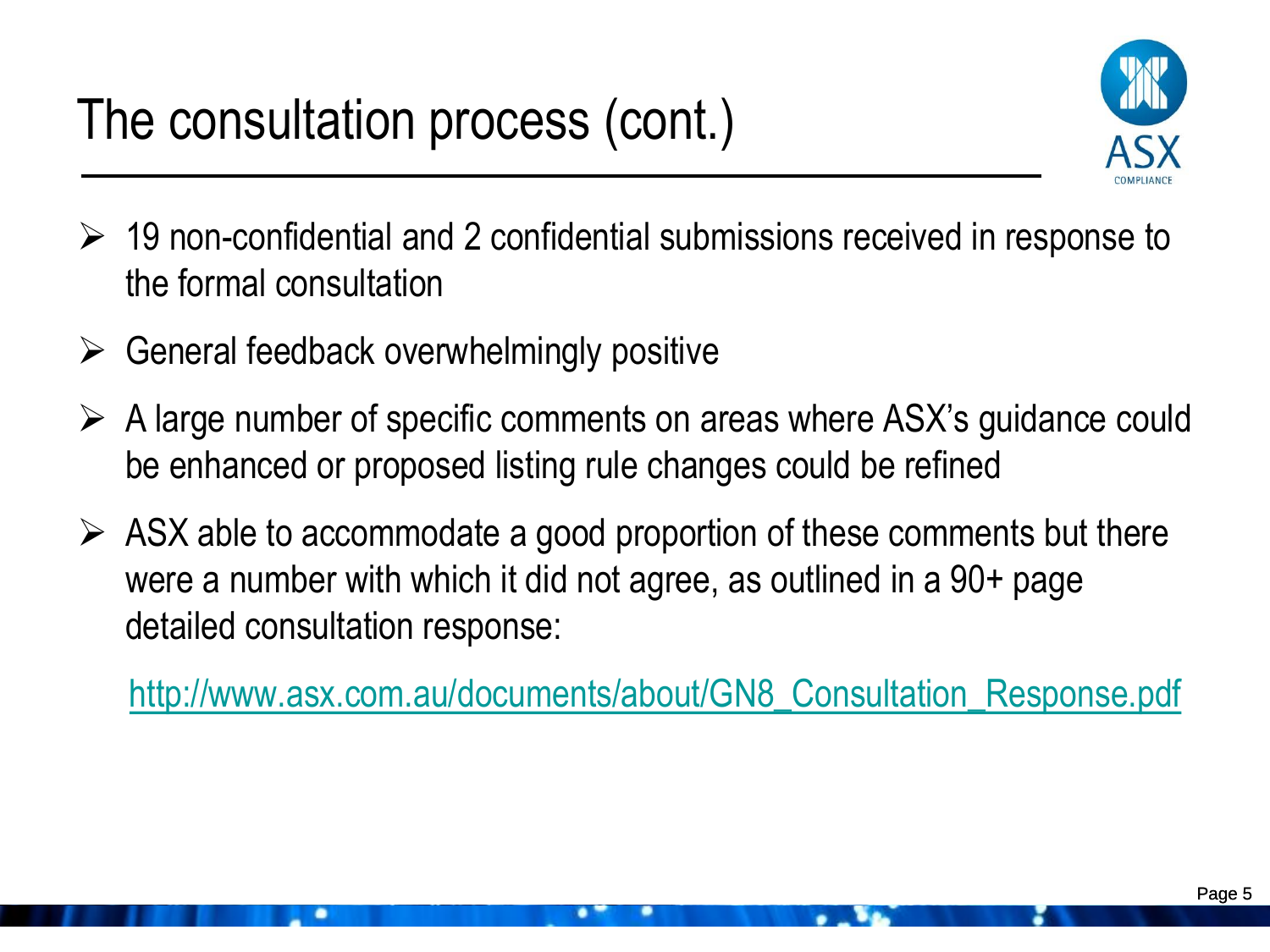

- $\triangleright$  LR 3.1 requires the immediate disclosure of "market sensitive" information (ie information concerning a listed entity that a reasonable person would expect to have a material effect on the price or value of its securities) unless it falls within the exceptions to immediate disclosure in LR 3.1A
- $\triangleright$  The market sensitivity of information has to be assessed in context, taking into account:
	- the circumstances affecting the entity at the time
	- any external information that is publicly available at the time
	- any previous information the entity has provided to the market (eg, in a prospectus or PDS, under its continuous or periodic disclosure obligations or by way of earnings guidance)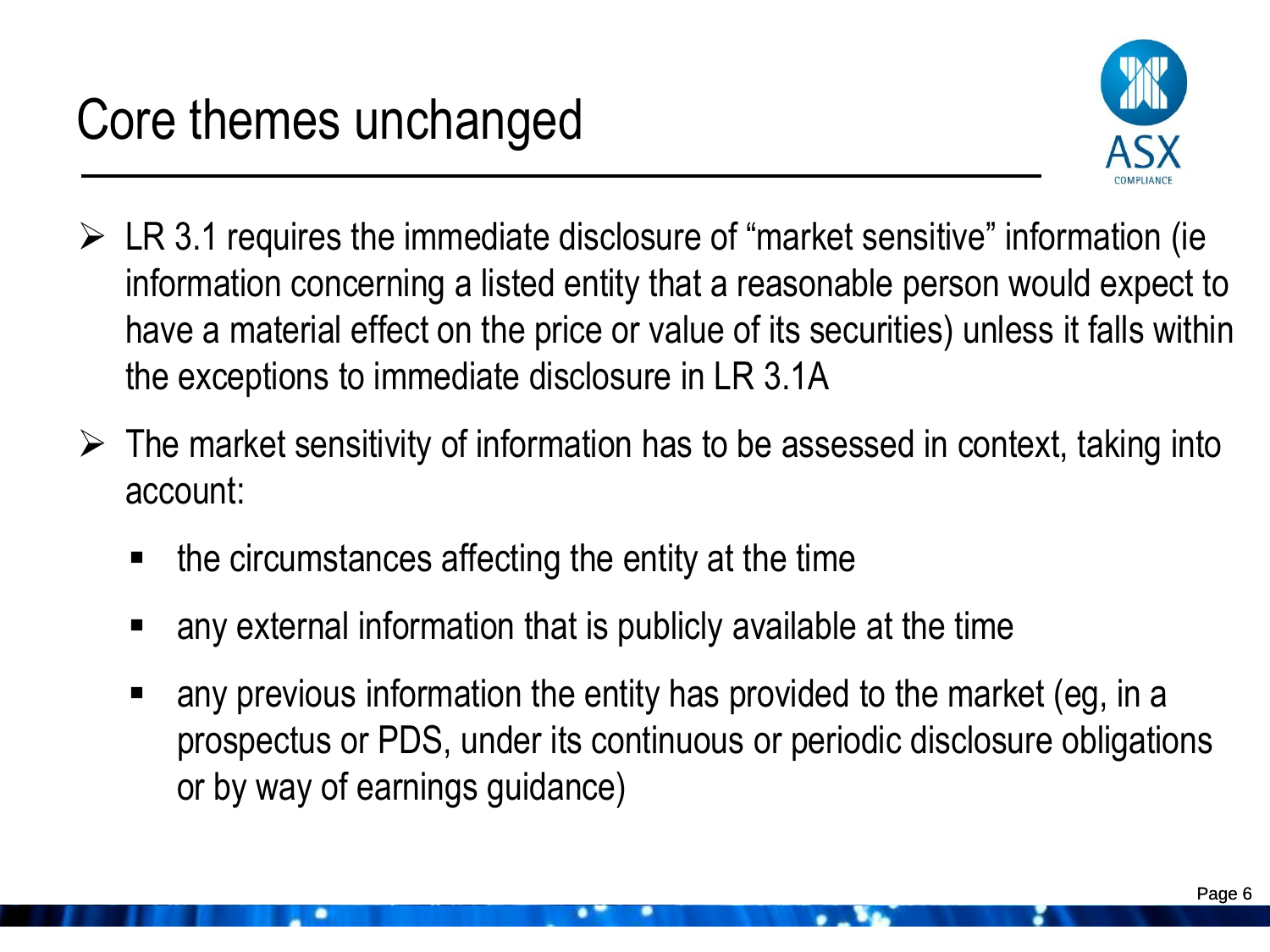

- $\triangleright$  "Immediately" does not mean "instantaneously", but rather "promptly and without delay"
- $\triangleright$  The speed with which disclosure can be made will vary, depending on the circumstances eg:
	- source, forewarning, amount and complexity of information
	- need in some cases to verify the accuracy or bona fides of the information
	- need in some cases to comply with legal/technical requirements (eg JORC)
	- need in some cases for board/disclosure committee approval
- $\triangleright$  Not all continuous disclosure announcements require board approval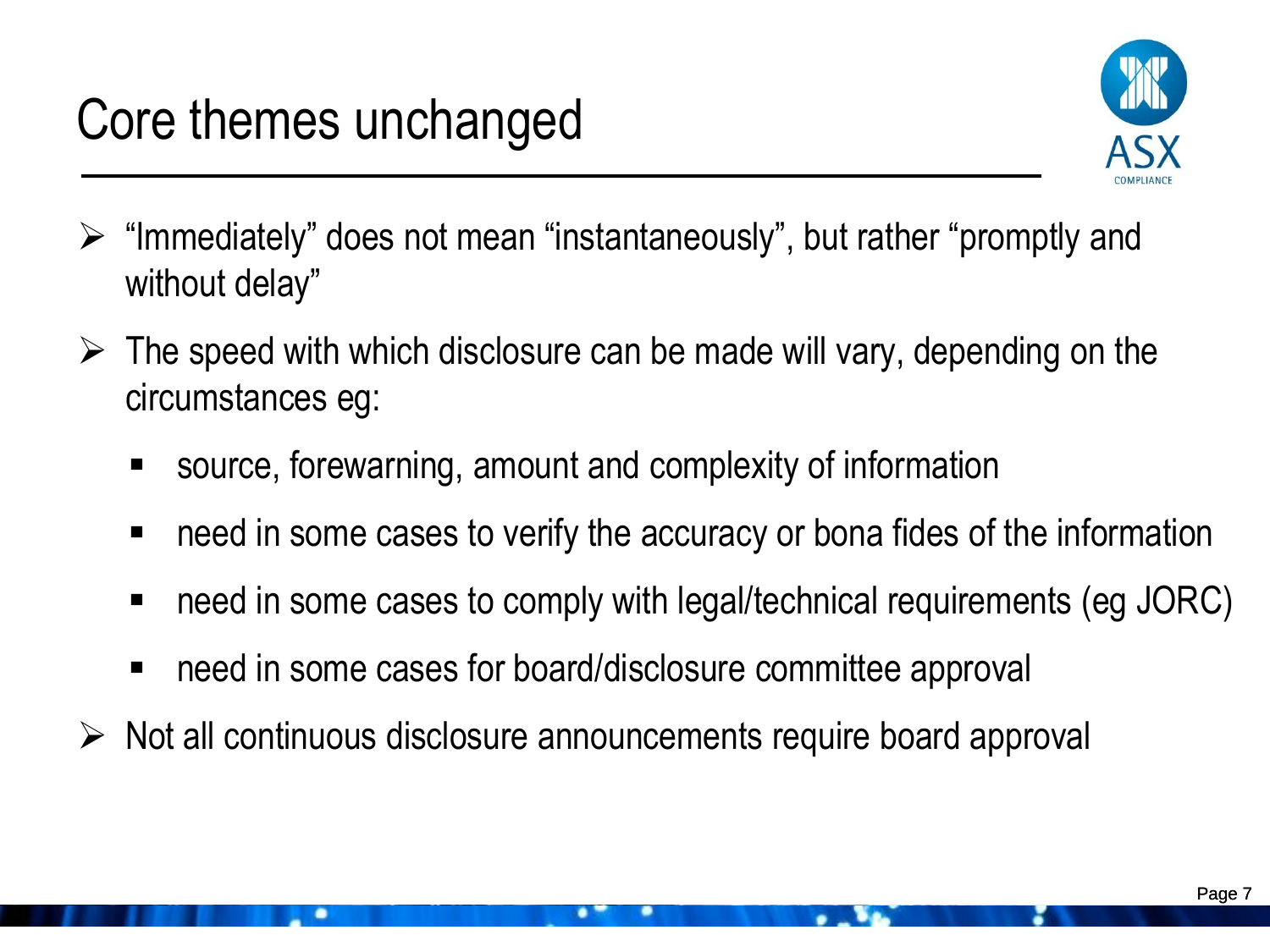

- $\triangleright$  Given the requirement for announcements to be issued immediately, a listed entity should have suitable arrangements in place to enable this to occur (eg delegations to management, disclosure committee etc)
- $\triangleright$  Where necessary/appropriate, the requirement to act "immediately" can accommodate the time needed to get board/disclosure committee approval, provided this takes place promptly and without delay
- $\triangleright$  Trading halts are a useful mechanism that listed entities can use to manage their disclosure obligations – they help to reduce regulatory risk and also stop the "taxi meter" running on potential class action litigation
- $\triangleright$  If the market is or will be trading while an announcement is pending, think carefully about whether a trading halt is appropriate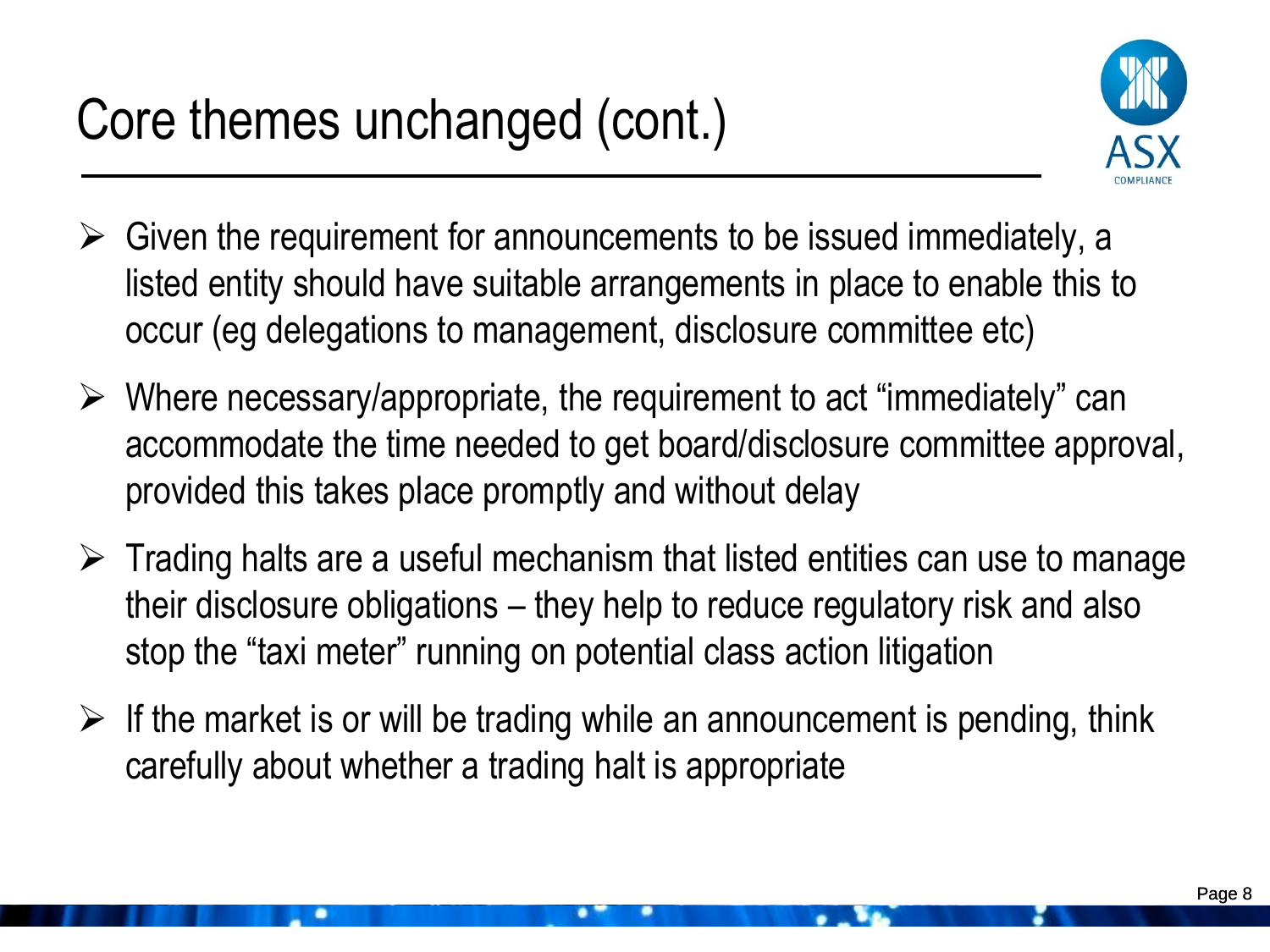

- $\triangleright$  The "incomplete proposal or negotiation" exception generally means that a market sensitive agreement does not need to be disclosed until it is signed or the entity is otherwise committed to proceeding with the transaction (provided confidentiality is maintained)
- $\triangleright$  It's therefore generally OK to schedule the signing of a market sensitive agreement and announcing it before market opens or after market closes to avoid disrupting the normal course of trading on the market (provided the entity is not otherwise committed to proceeding with the transaction and confidentiality is maintained)
- $\triangleright$  Most information that falls within the prescribed categories in LR 3.1A.1 and that is confidential under LR 3.1A.2 will also satisfy the "reasonable person" test in LR 3.1A.3.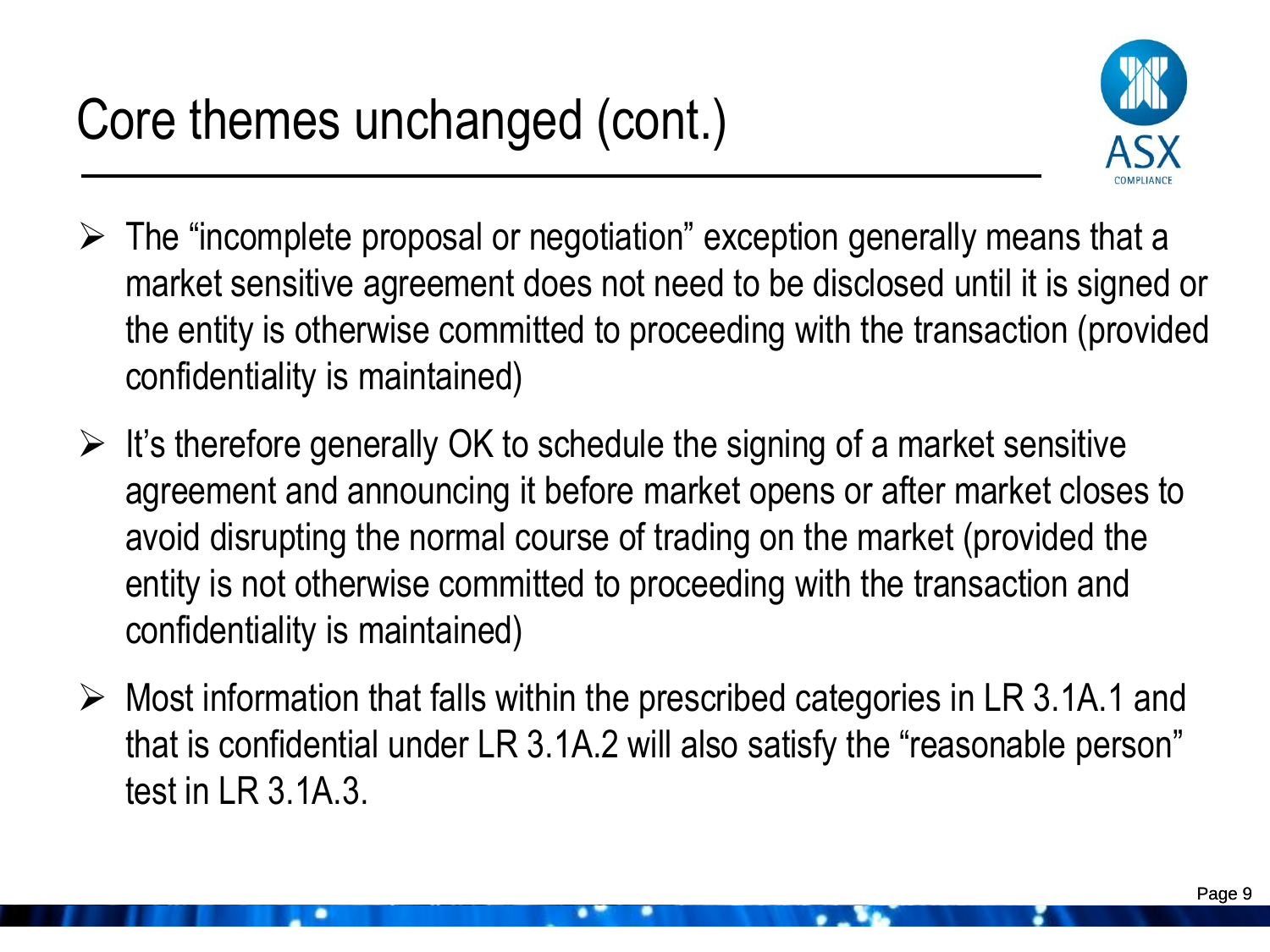

- $\triangleright$  Contrary to the advice some lawyers have been giving, the "reasonable" person" test does not generally require disclosure of confidential approaches to enter into a takeover or other control transaction - these usually will be protected from mandatory disclosure by LR 3.1A for so long as they involve an incomplete proposal or negotiation and remain confidential.
- $\triangleright$  LR 3.1B is an important and integral part of the continuous disclosure framework
- $\triangleright$  ASX may require a listed entity to disclose information that does not otherwise require disclosure under LR 3.1 or 3.1A if ASX considers it necessary to correct or prevent a false market
- $\triangleright$  An entity therefore may have to respond to speculation in a media or analyst report or to a market rumour if ASX considers that it has caused, or may cause, a false market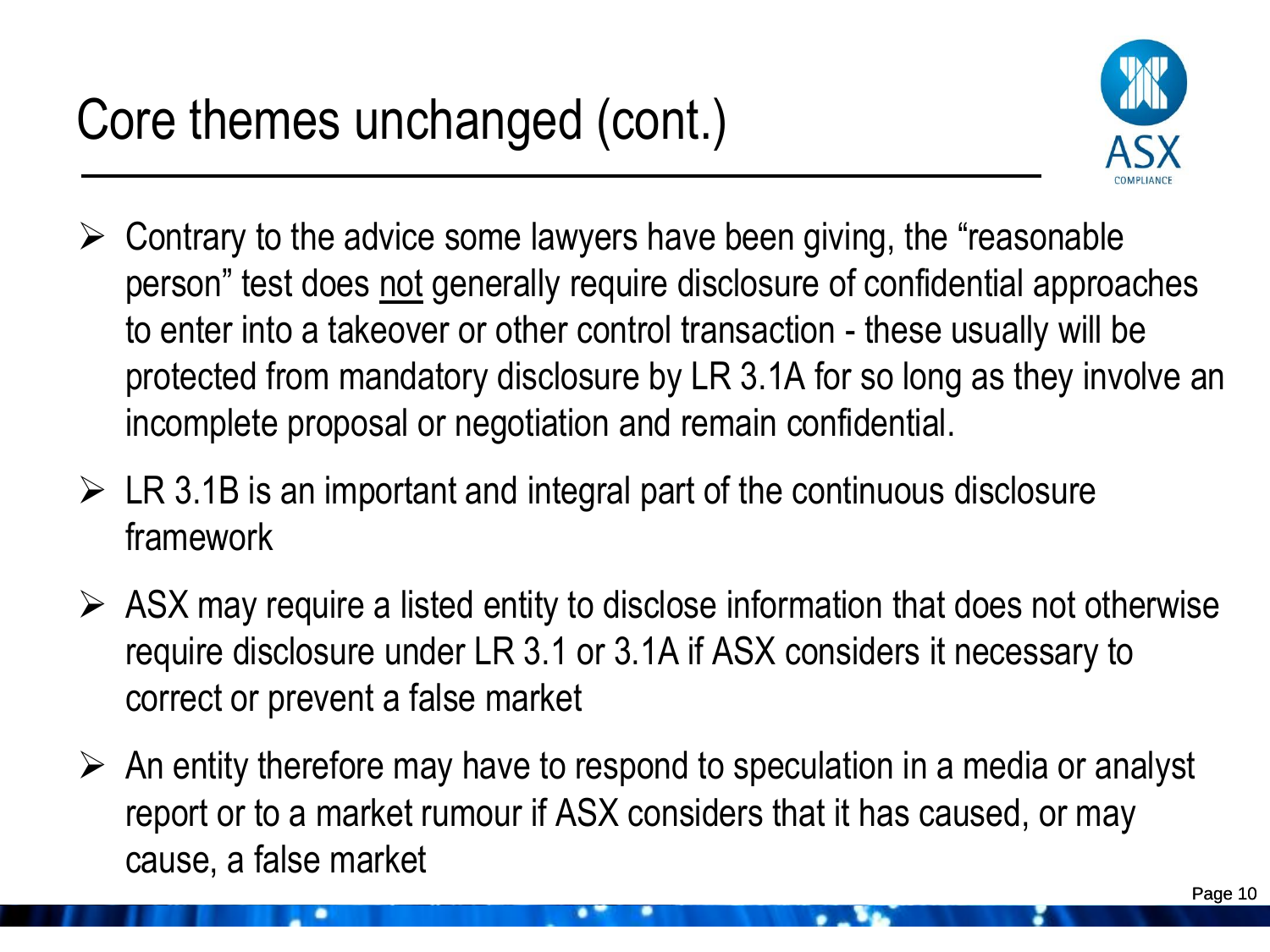

- $\triangleright$  A listed entity may have to make an announcement under LR 3.1 if its earnings will differ from market expectations to an extent that is market sensitive
- $\triangleright$  Former guidance that a 10–15% change is material withdrawn
- $\triangleright$  The market's expectations for earnings may be set or evidenced by:
	- an entity's earnings guidance
	- for larger entities who don't give guidance and who are covered by sellside analysts, the earnings forecasts of those analysts
	- for smaller entities who don't give guidance and who are not covered by sell-side analysts, pcp earnings

It may also be modified by outlook statements and market announcements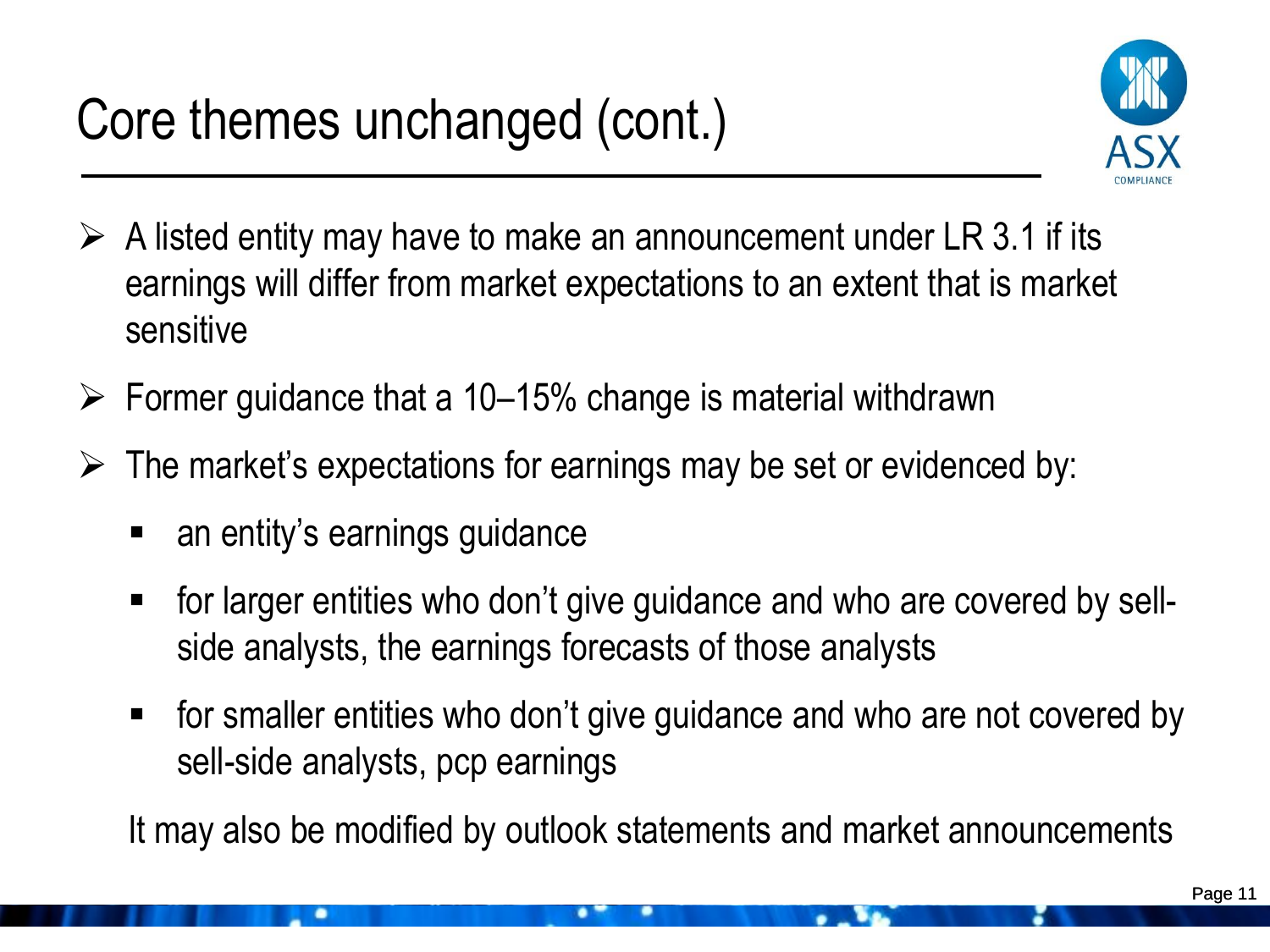

- $\triangleright$  A listed entity which has published earnings guidance and which is aware that its actual earnings are likely to differ materially from that guidance not only needs to consider its disclosure obligations under LR 3.1, but also its potential exposure for misleading and deceptive conduct if it fails to update that guidance
- $\triangleright$  ASX suggests using the accounting 5–10% materiality thresholds for determining whether actual earnings are materially different from guidance
- $\triangleright$  As a forward looking statement, earnings guidance must have a reasonable basis and should be carefully prepared and vetted, and generally approved by the board, before release
- $\triangleright$  BUT an entity can't delay an announcement of market sensitive information just because it wants to put out updated earnings guidance in light of that information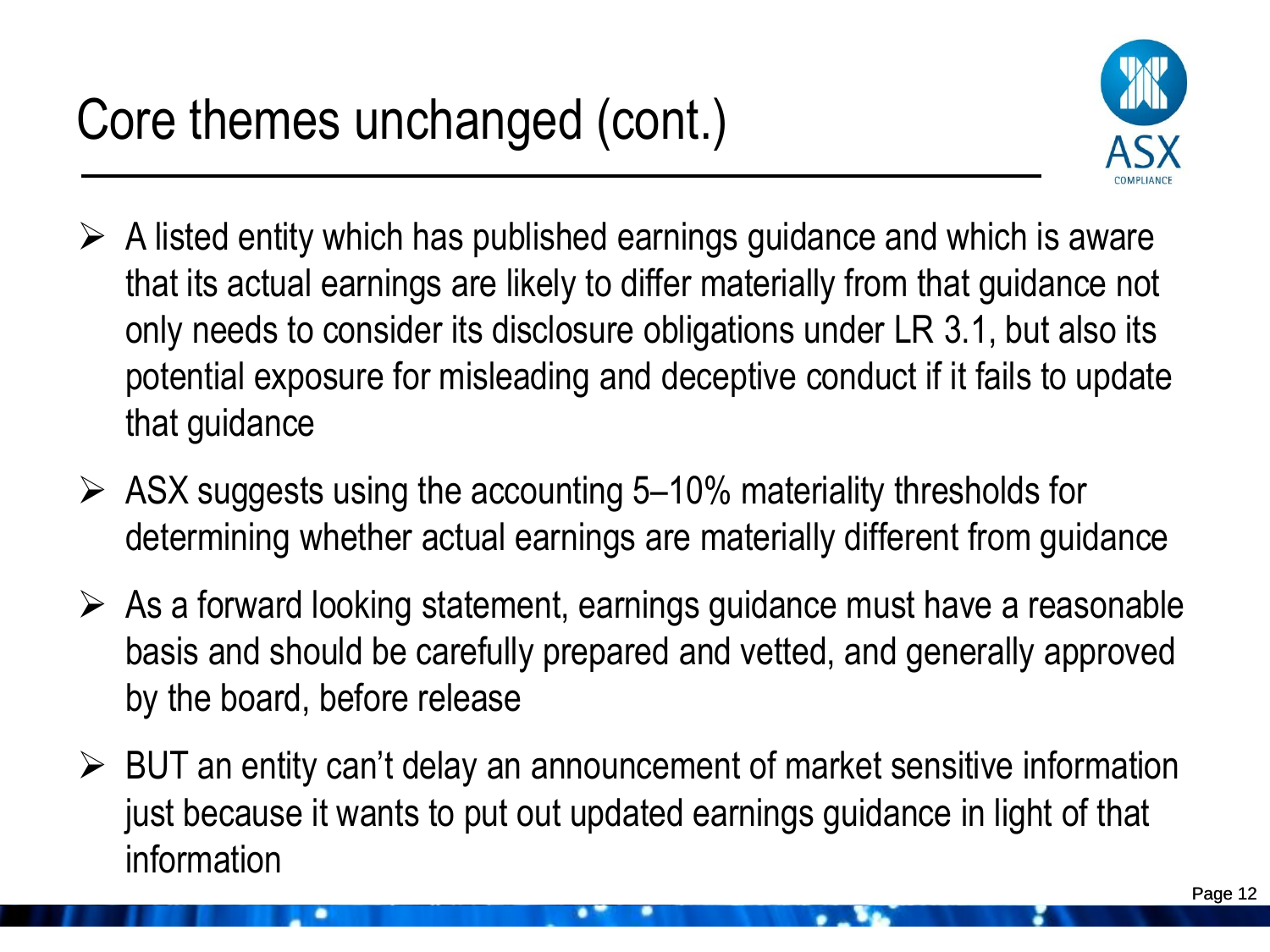

- $\triangleright$  "Promptly and without delay" means acting as quickly as you can in the circumstances (promptly) and not deferring, postponing or putting it off to a later time (without delay)
- $\triangleright$  Preparing an announcement necessarily takes time and a mere passing of time is not a "delay" for these purposes (although, if you take too long, it will raise issues about whether you are acting "promptly")
- $\triangleright$  A relevant factor in assessing whether an entity has acted immediately (ie promptly and without delay) is the need for an announcement to be carefully drawn so that it is accurate, complete and not misleading
- $\triangleright$  Time starts to run when an officer has, or ought reasonably to have, come into possession of sufficient information to appreciate that the matter is market sensitive
- $\triangleright$  If the market is not trading, the spirit and intent of LR 3.1 is that disclosure should be made before the market next starts trading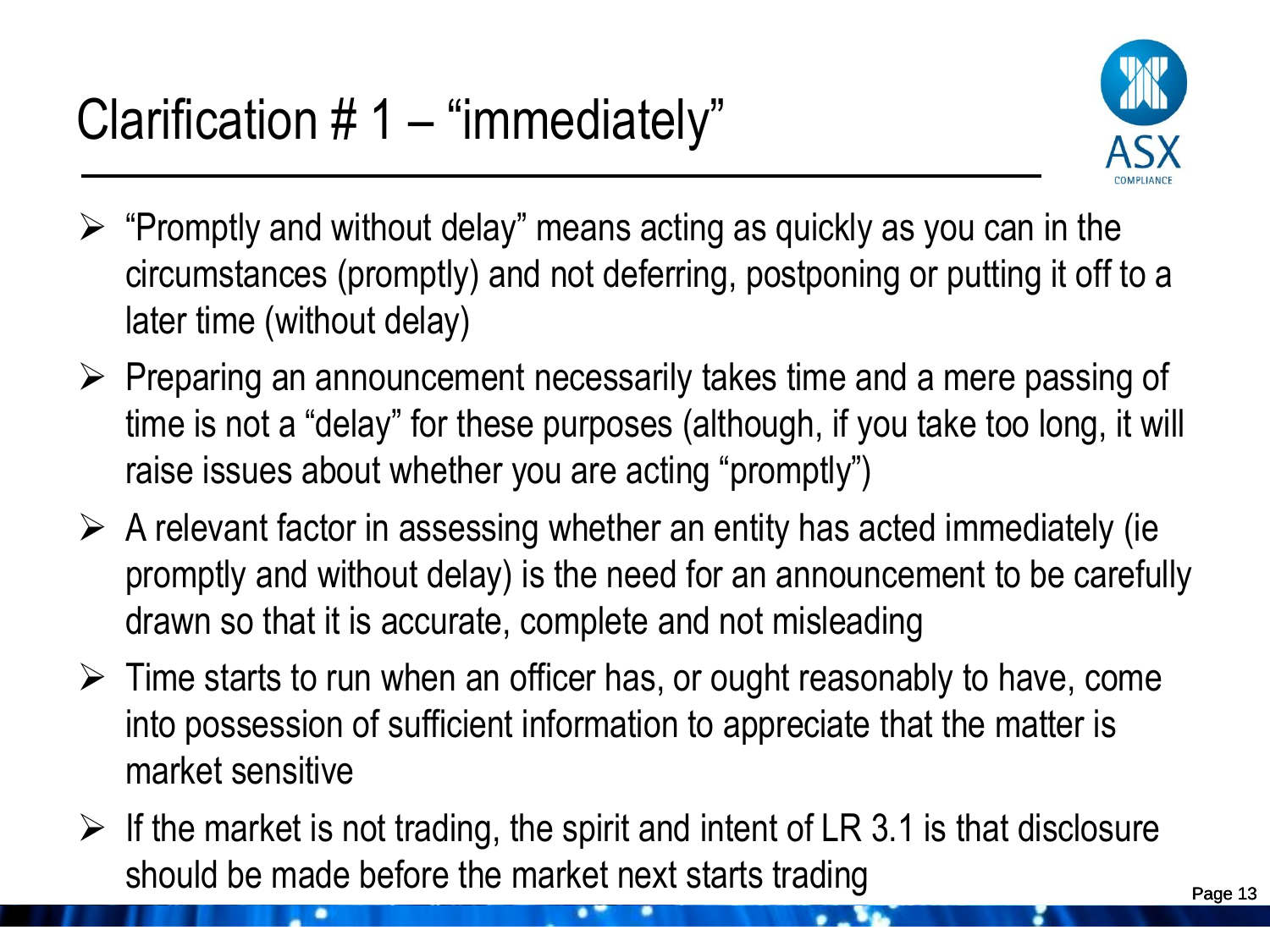

- $\triangleright$  Generally speaking, a trading halt will not be required if an announcement can be put out promptly and without delay
- $\triangleright$  ASX does not expect an entity to request a trading halt before it has assessed whether particular information is in fact market sensitive and therefore needs to be disclosed under LR 3.1
- $\triangleright$  In certain cases, ASX expects an entity to act very quickly and, if it can't put out an announcement straight away, to request a trading halt:
	- if info has leaked ahead of an announcement and it is having, or is likely to have, a material effect on market price
	- if ASX has asked for info to be released to correct or prevent a false market
	- if it is "calamitous" news (eg appointment of administrator or receiver)
- $\triangleright$  A trading halt will also be necessary if an announcement is going to be "delayed" (ie deferred, postponed or put off to a later time)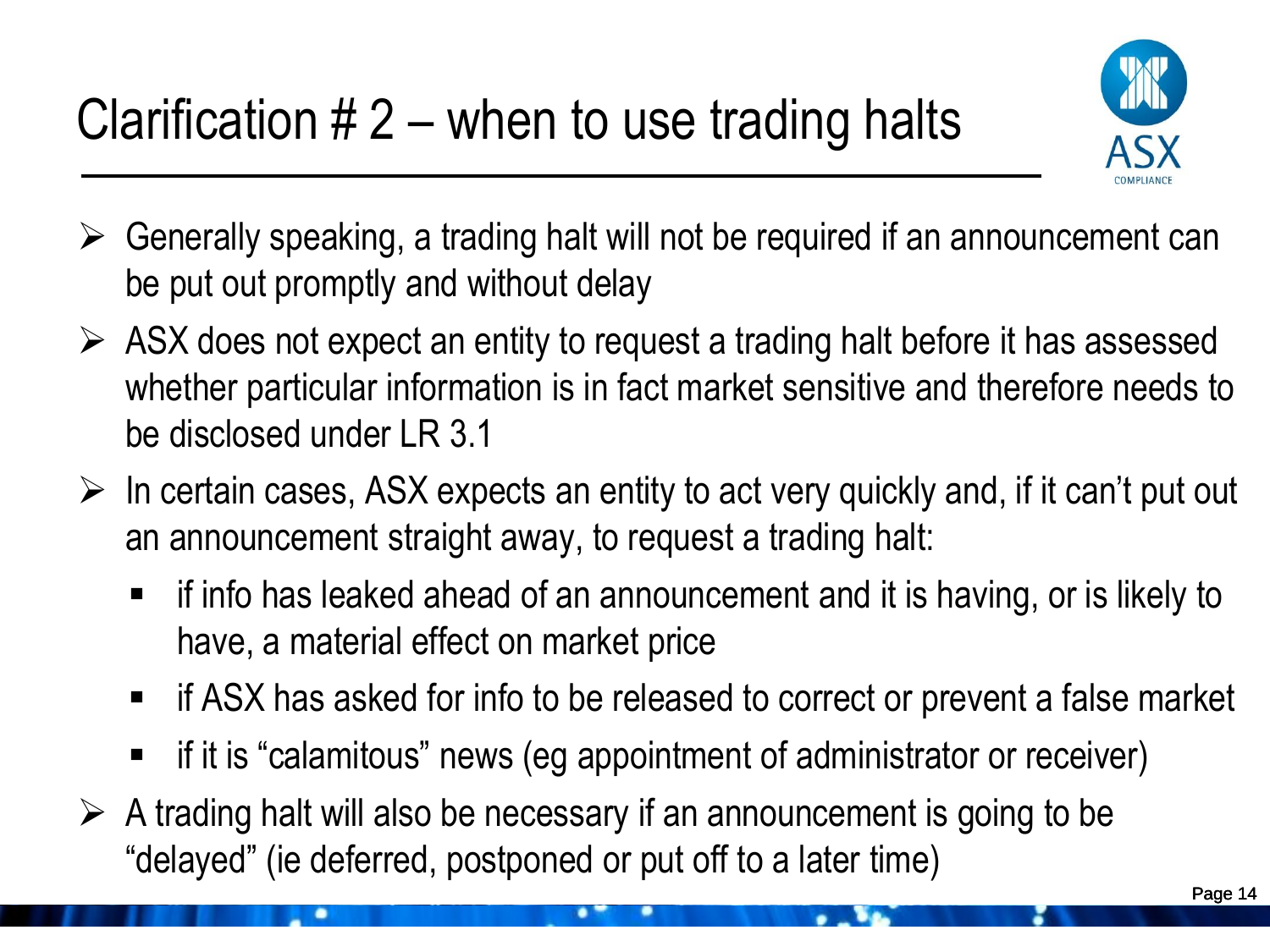

- $\triangleright$  Given the general rule that information which falls within the prescribed categories in LR 3.1A.1 and which meets the confidentiality requirements in LR 3.1A.2 will also satisfy the reasonable person test in LR 3.1A.3, LR 3.1A.3 necessarily has a very narrow field of operation
- $\triangleright$  LR 3.1A.3 will only be tripped if there is something in the surrounding circumstances sufficient to displace this general rule. Two prime examples:
	- "cherry-picking" disclosures
	- information that needs to be disclosed to prevent an announcement of other information under LR 3.1 from being misleading or deceptive
- Consequently, ASX has withdrawn former example H6 (confidential approach to do a competing transaction to an existing hostile bid) as an example of when the reasonable person test would be triggered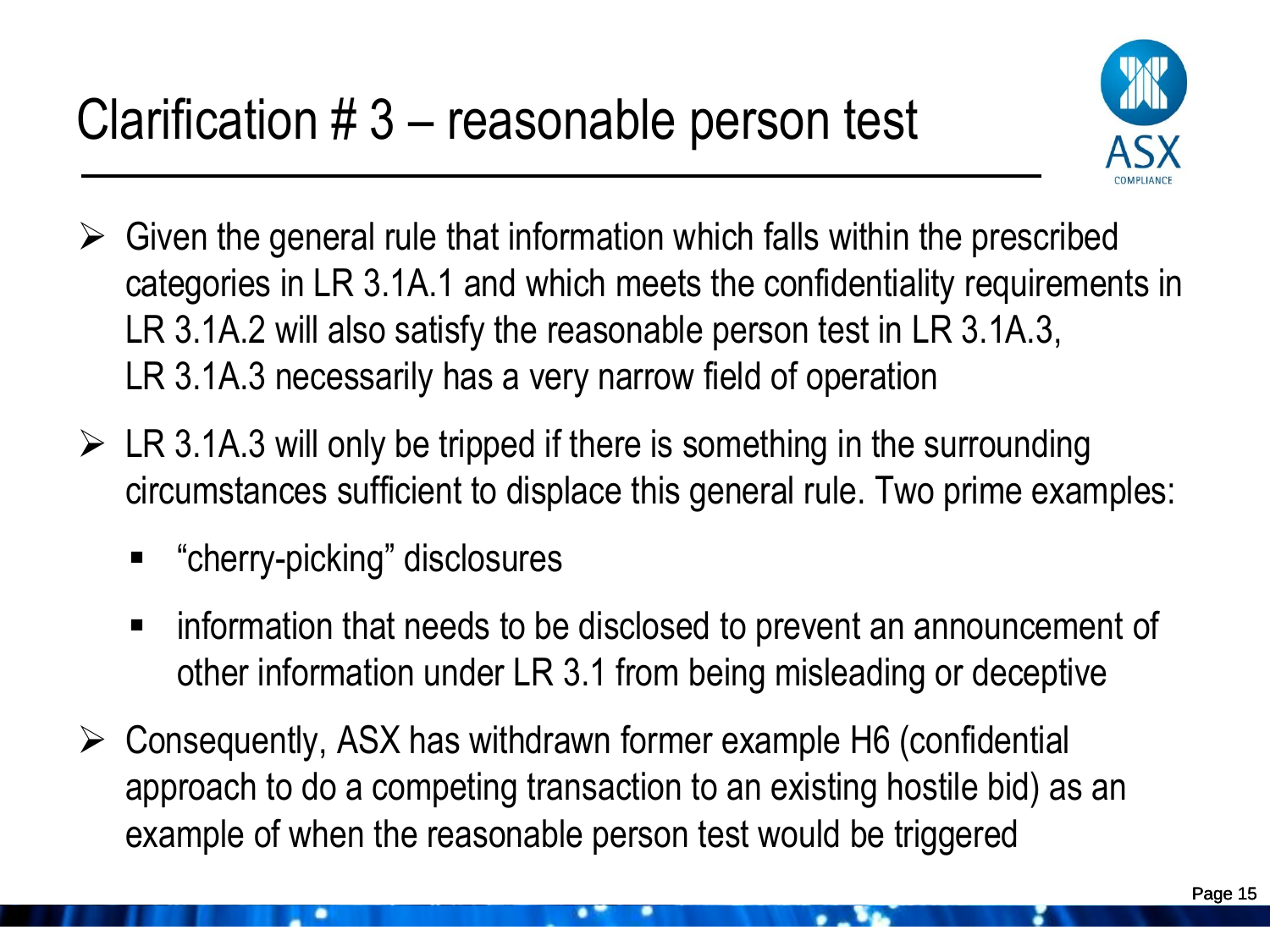

- $\triangleright$  For an entity which does not publish earnings guidance and which is covered by sell-side analysts, those analyst forecasts collectively set or reflect market expectations for the entity's earnings
- $\triangleright$  There are a number of approaches that an entity may legitimately use to determine market expectations based on analyst forecasts, eg:
	- use consensus (from an information vendor or calculated by the entity itself) as a central measure of analyst forecasts
	- if consensus is being distorted by an obvious outlier, adjust consensus to exclude that outlier
	- not use consensus at all, but simply plot the various analyst forecasts and if all or most of them are clustered within a reasonable range, treat that range as representing the market's view of their likely earnings.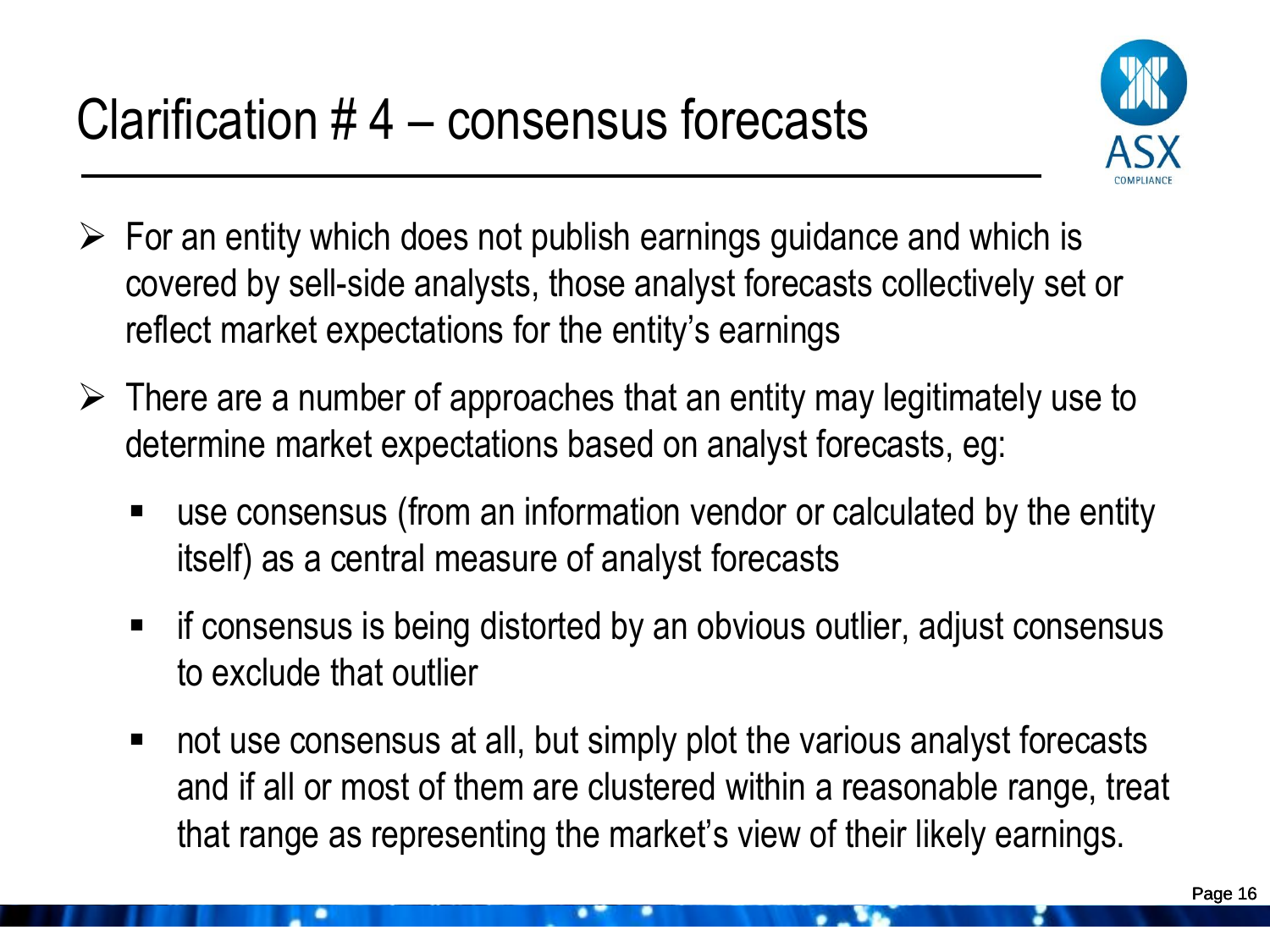

In terms of ASX's recommendation that entities use the accounting 5–10% materiality thresholds for determining whether their earnings guidance has become materially inaccurate:

- $\triangleright$  Smaller listed entities or those that have relatively variable earnings may consider that a materiality threshold of 10% or close to it is appropriate. Very large listed entities or those that normally have very stable or predictable earnings may consider that a materiality threshold that is closer to 5% than to 10% is appropriate.
- $\triangleright$  This recommendation is purely a suggestion to assist listed entities in determining if and when they should be updating their published earnings guidance. The mere fact that an entity may expect its earnings to differ from its published guidance by more (or less) than a particular percentage will not necessarily mean that its guidance is (or is not) misleading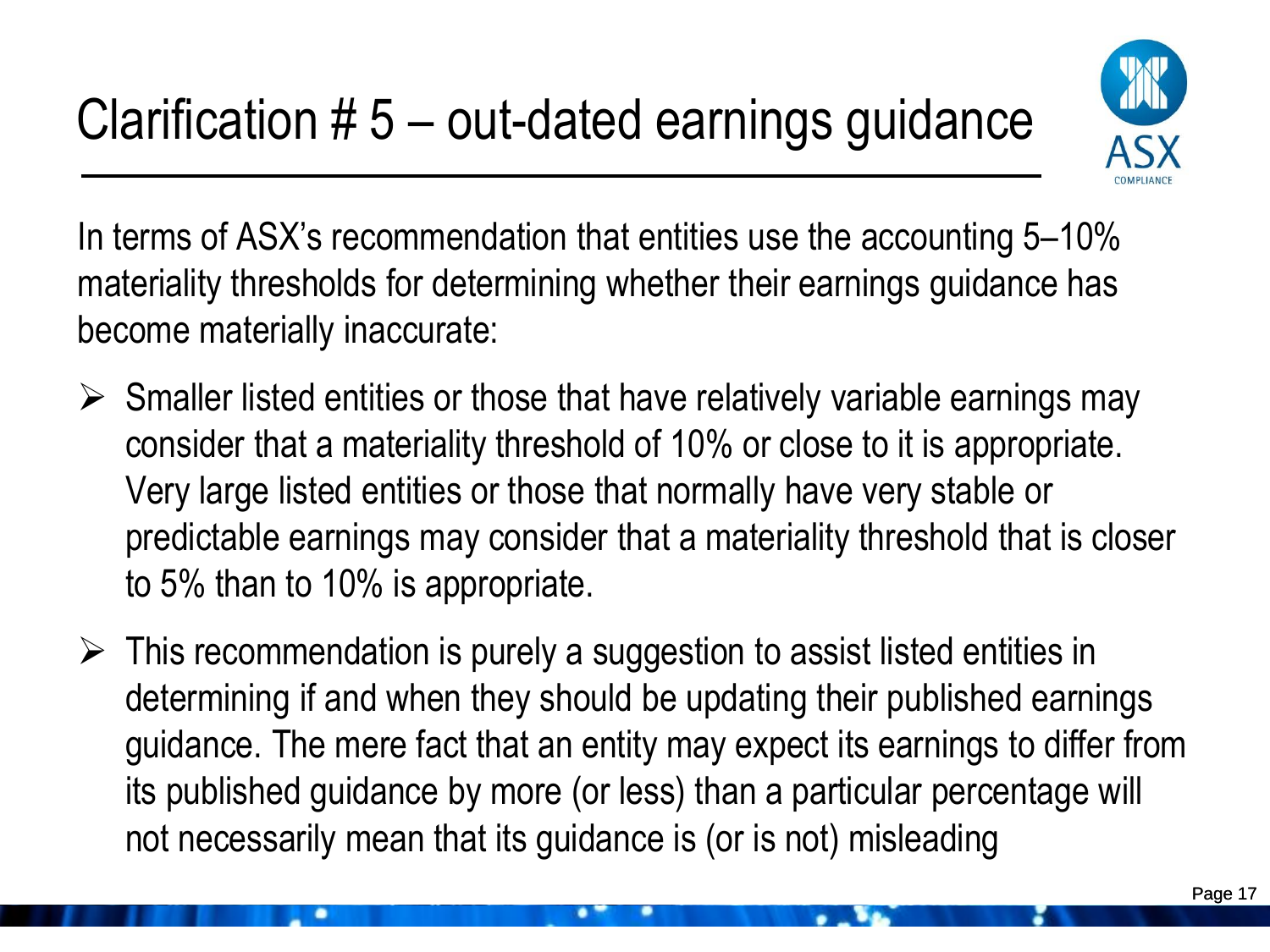

- $\triangleright$  Absent a sudden and significant movement in market price that cannot be explained by other events, ASX will generally only regard confidentiality to have been lost in information about a matter that is the subject of a media or analyst report or market rumour where the report or rumour is "reasonably specific and reasonably accurate"
- $\triangleright$  ASX will have regard to the degree of specificity in the media or analyst report or market rumour in assessing the extent to which there has been a loss of confidentiality:
	- If the report/rumour simply refers to a listed entity being about to enter into a particular transaction with another party without including any of the transaction details, ASX will generally only require the entity to disclose the fact that it is in negotiations, but not the transaction details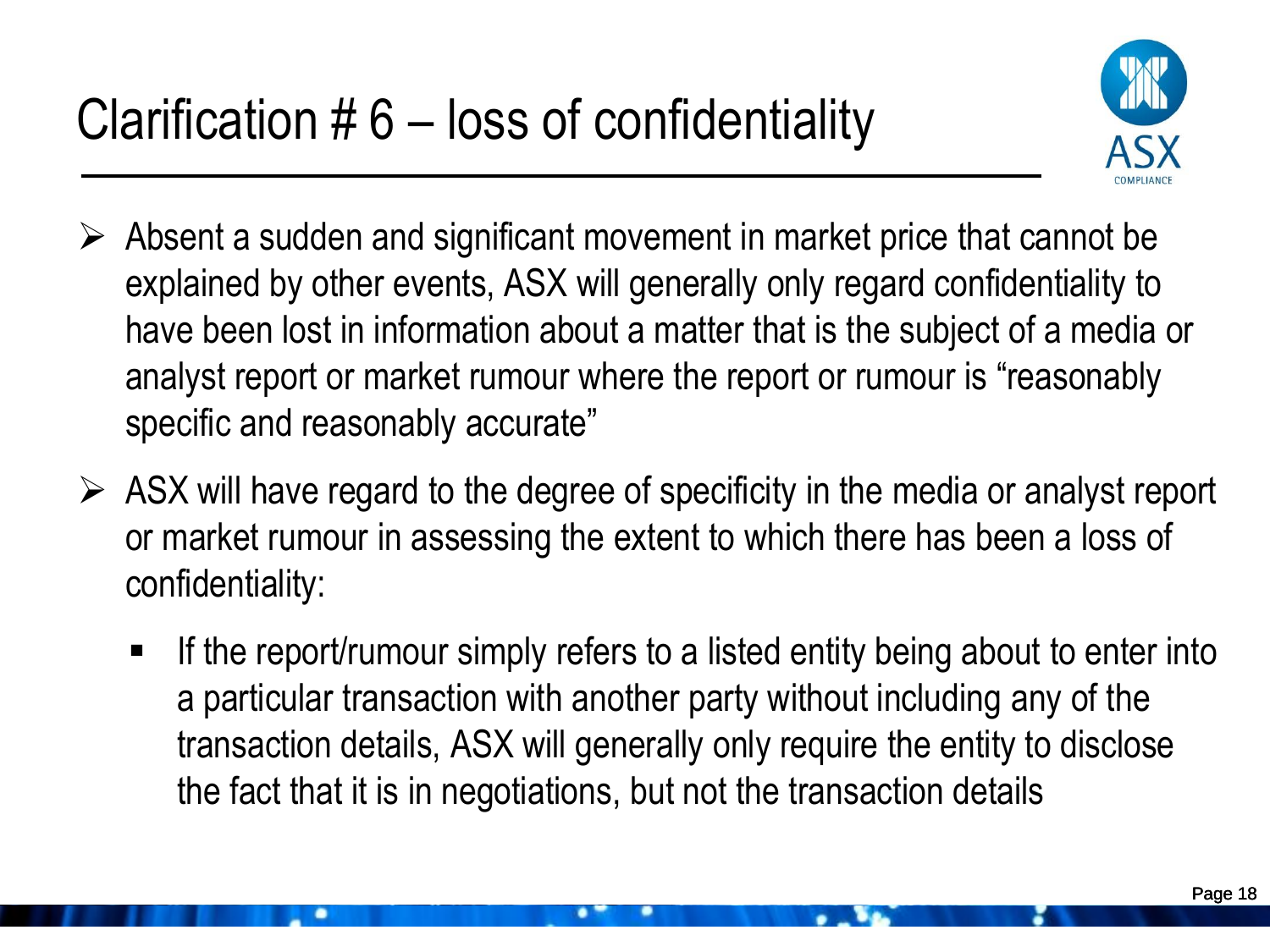

- If the report/rumour includes some specific and accurate transaction details, ASX will generally expect the entity to confirm those details
- $\blacksquare$  If the report/rumour includes some inaccurate transaction details, the response will depend on the circumstances - in some cases, it may be appropriate to correct those details, while in others it may be enough to indicate that they are inaccurate or that they are still under negotiation
- $\triangleright$  While it is perfectly acceptable for a listed entity to have a policy of not commenting on media speculation or market rumour, that policy must give way if ASX requires the entity to comment on the matter to correct or prevent a false market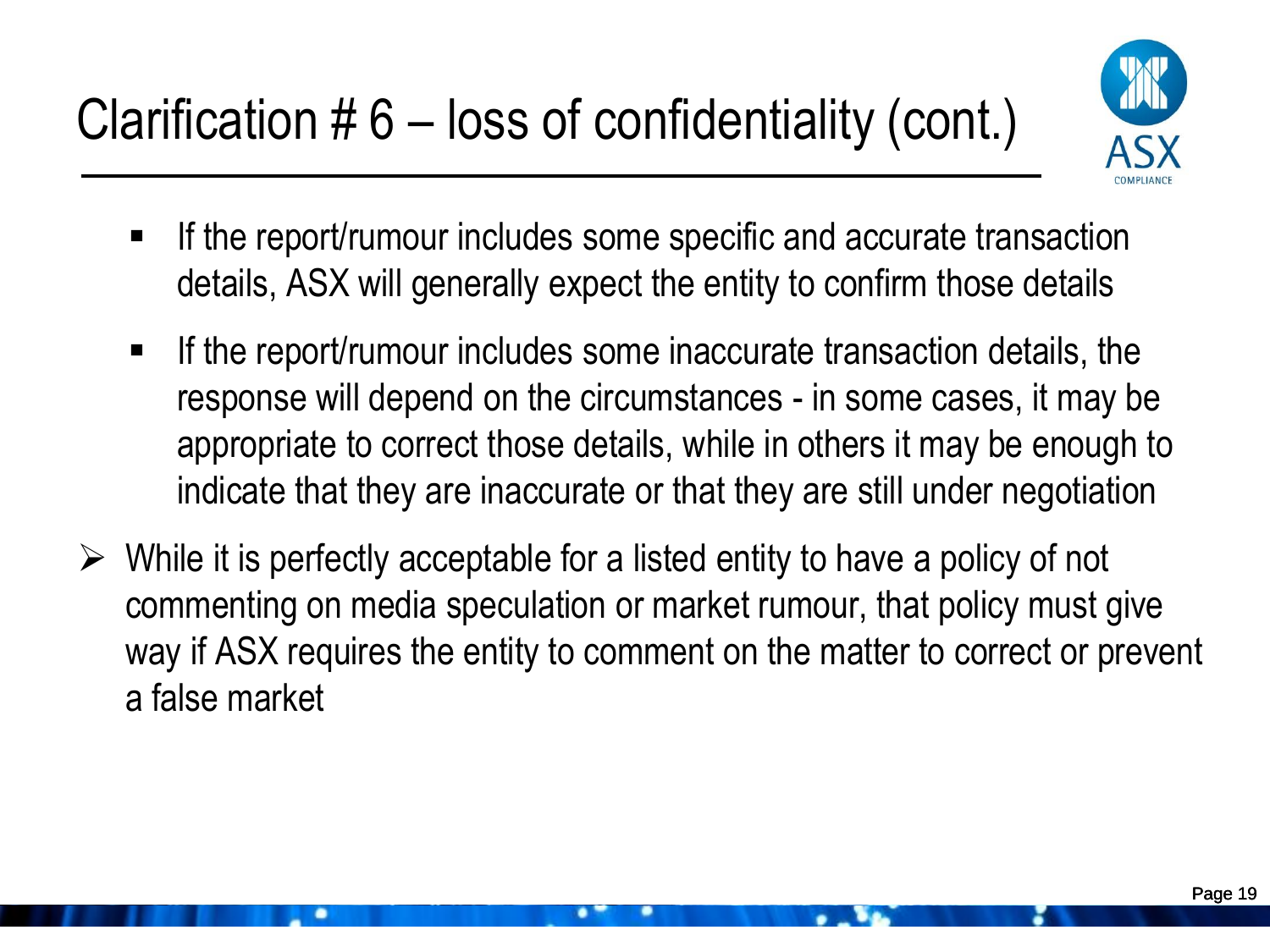

- $\triangleright$  ASX does not expect a listed entity to be monitoring social media at large for comments or rumours about it
- $\triangleright$  ASX suggests monitoring in 2 specific scenarios when a market sensitive announcement is pending or when an entity is close to finalising a market sensitive transaction
- $\triangleright$  The expected monitoring is limited to investor blogs, chat-sites and other social media the entity *is aware of that regularly include postings about the entity.* Examples include:
	- "shareholder action" blogs
	- for larger listed entities, the investor blogs, chat-sites and other social media sites usually monitored by their investor relations function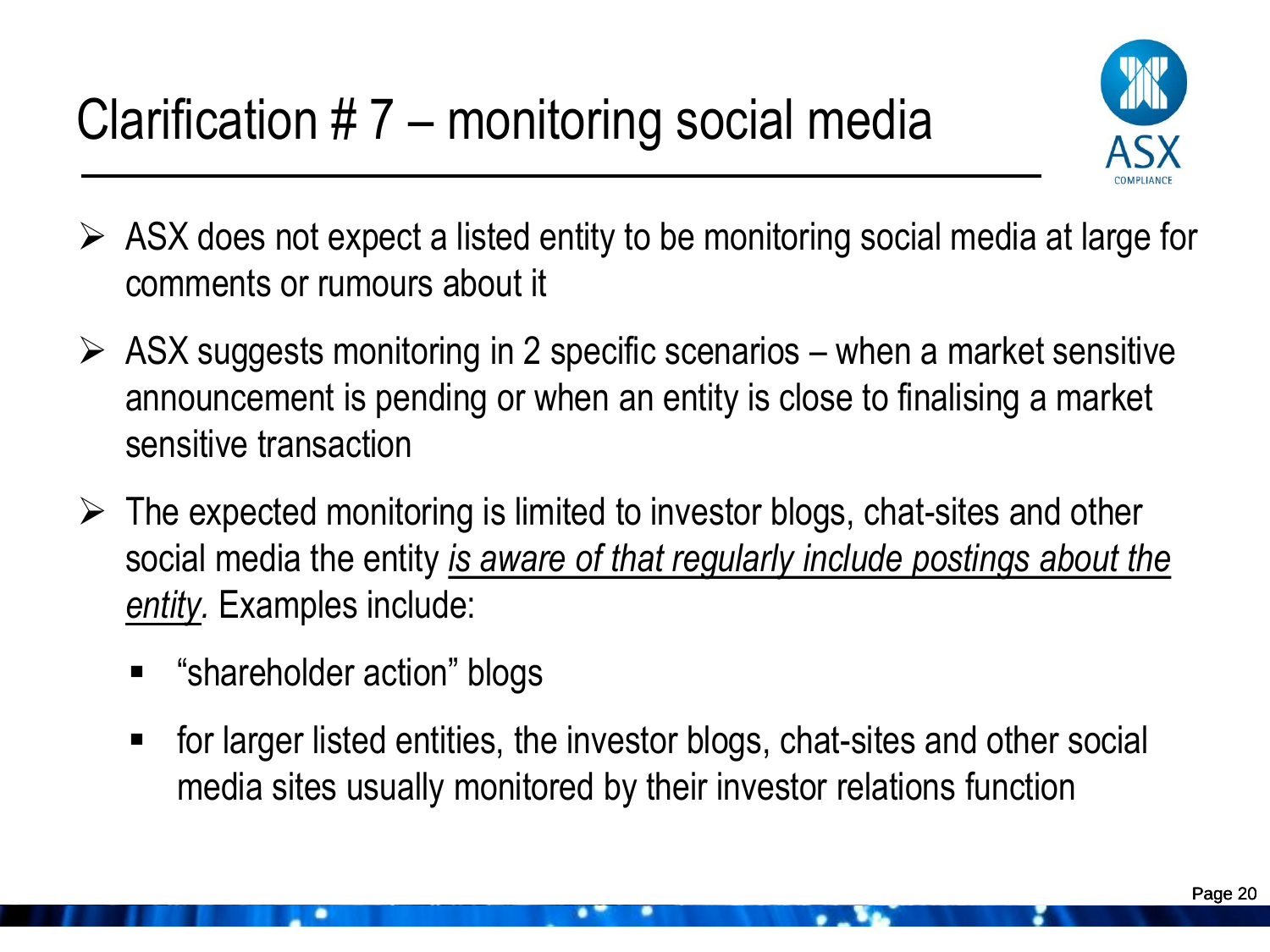

Proceeding with minor amendments consulted upon:

- $\triangleright$  refining the examples of potentially disclosable information given in the notes to Listing Rule 3.1
- $\triangleright$  reversing the order of the exceptions in Listing Rule 3.1A to de-emphasise the "reasonable person" test and make it clear that this is a last order, rather than a first order, requirement for information not to be immediately disclosed
- $\triangleright$  modifying Listing Rule 3.1B to make it clear that a listed entity must *immediately* give ASX the information it "asks for", rather than the information that is "necessary", to correct or prevent a false market in its securities
- $\triangleright$  changing the underlying definitions in LR 19.12 to add a definition of "information" (modelled on s1042A) and fix the out-dated reference to "executive officer" in the definition of "aware"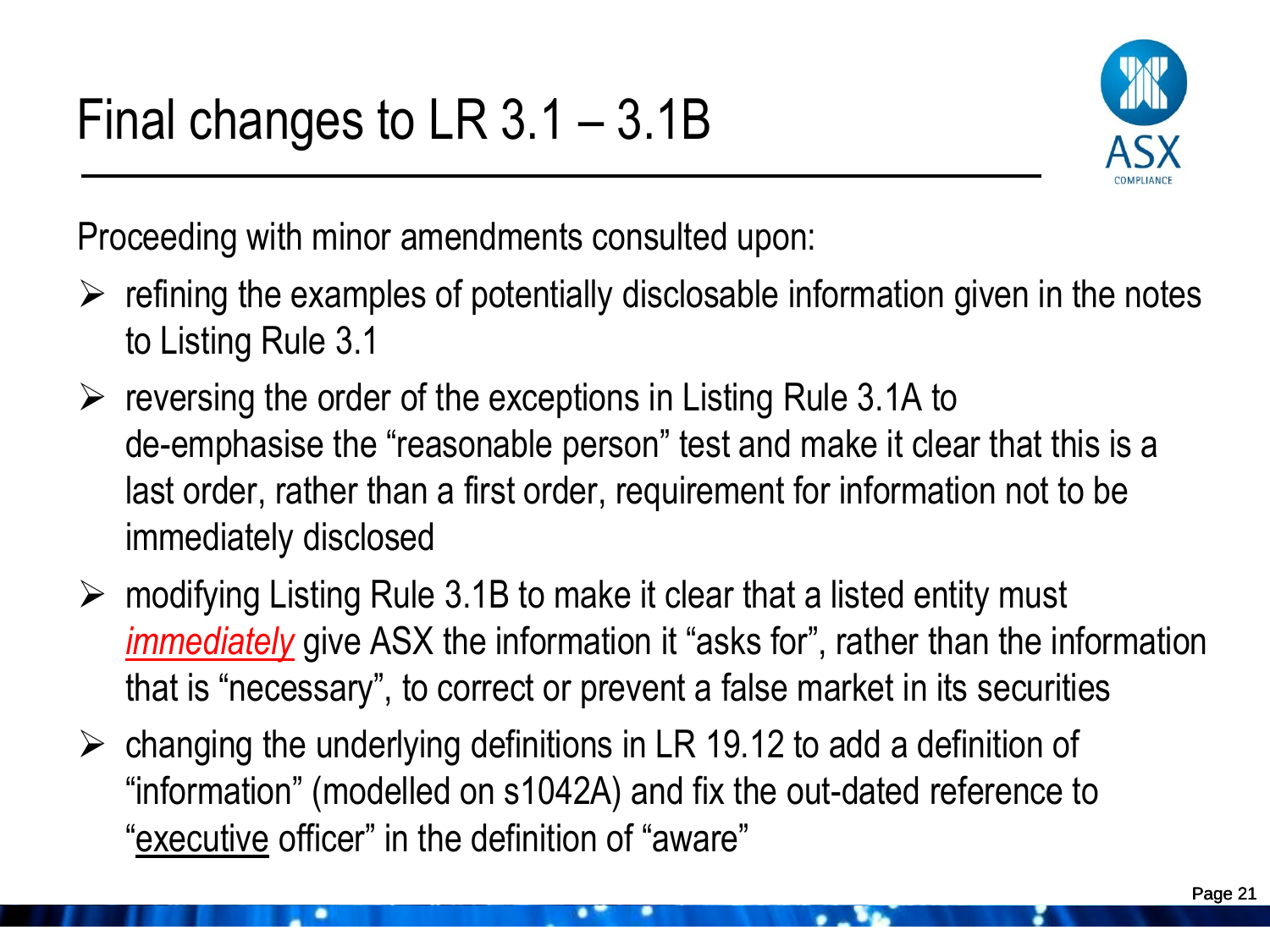

Proceeding with amendments consulted upon, but in most cases with significant changes to reflect consultation feedback (highlighted below in *red*). These were intended to impose specific disclosure obligations in relation to matters that ASX had previously tried to "jemmy into" LR 3.1. From 1 May 2013, these new rules will require a listed entity to disclose:

- $\triangleright$  if it deactivates or reactivates a dividend or distribution plan (LR 3.10)
- $\triangleright$  of the material terms of any employment, service or consultancy agreement it or a related entity enters into with its CEO (or equivalent) or a director or any other person or entity who is a *related party of the CEO or a director*, and of any material variation to such an agreement (LR 3.16.4)

*However, new exception makes it clear that this rule does not require disclosure of:*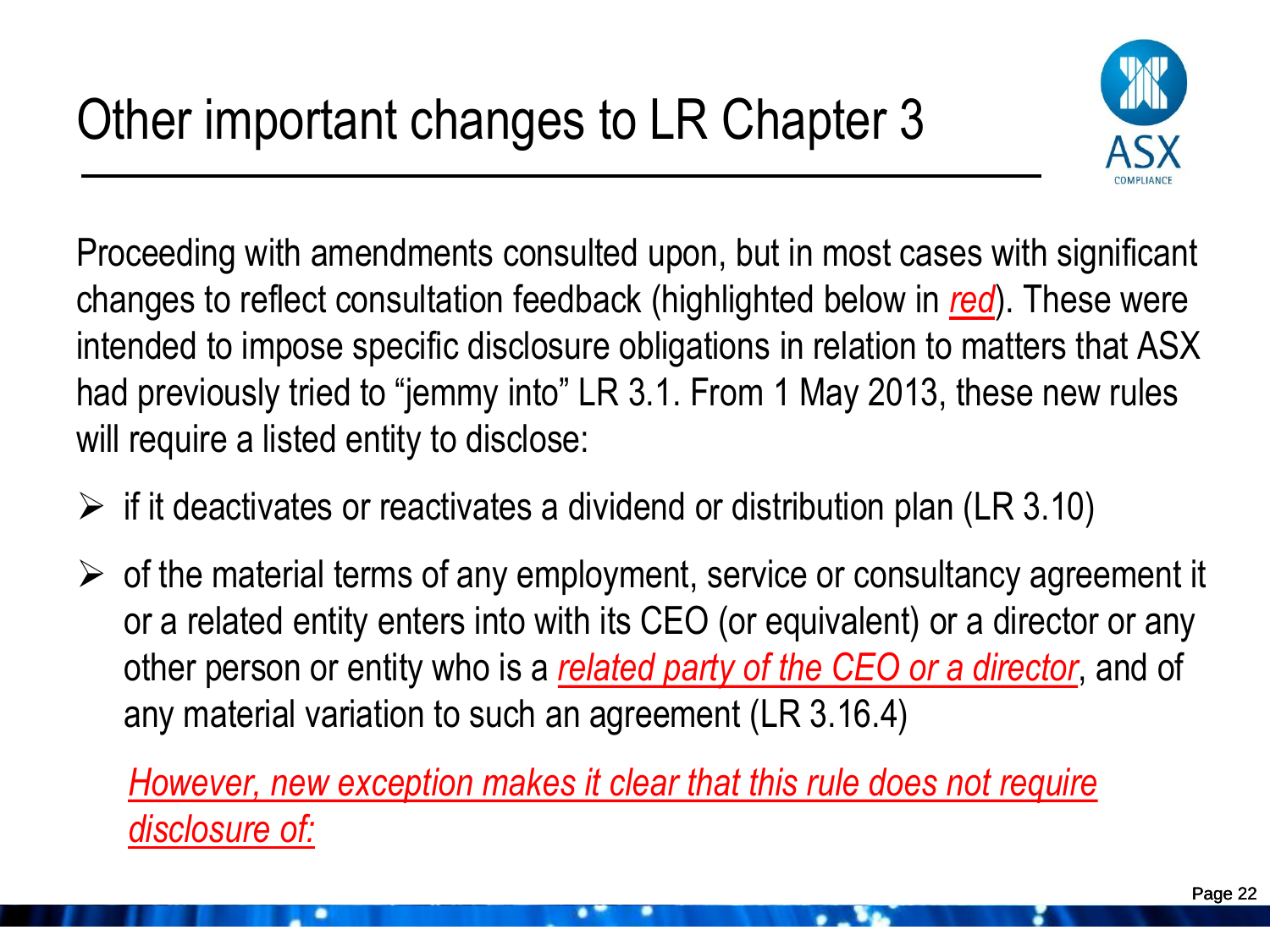

- *non-executive director fees paid out of a pool of remuneration approved by security holders;*
- *superannuation contributions in relation to such fees;*
- *an increase in director fees approved by security holders*
- *periodic remuneration reviews in accordance with the terms of an employment, service or consultancy agreement*
- *provisions entitling a chief executive officer or director to reimbursement of reasonable out of pocket expenses*
- *provisions requiring the entity to maintain directors and officers liability insurance*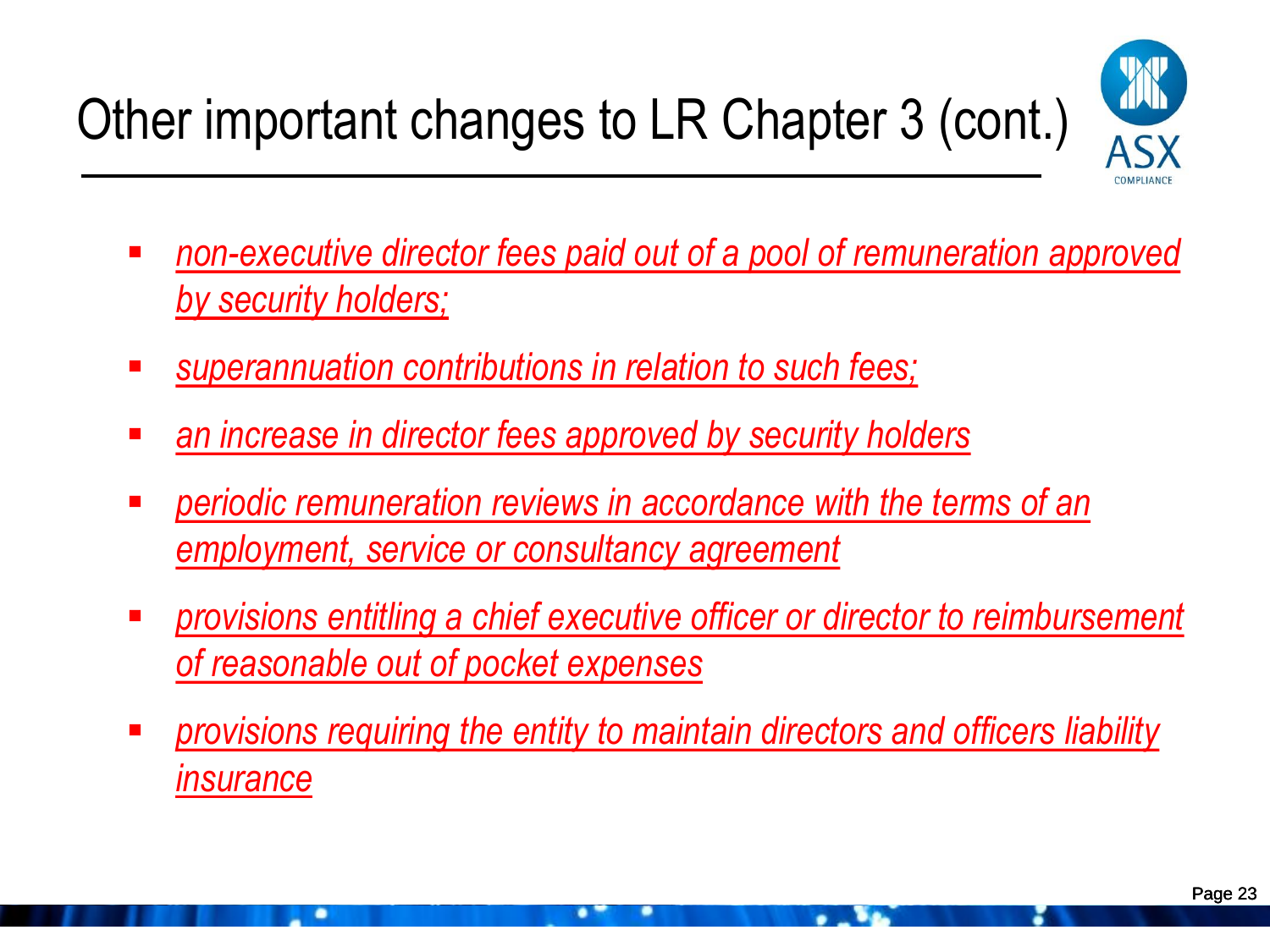

- *provisions (commonly referred to as "access arrangements") allowing a chief executive officer or director access to entity records for a period of time after they cease to be a chief executive officer or director*
- *a bona fide employment, service or consultancy agreement, or any bona fide variation to such an agreement, that it or a related entity has entered into with a relative of its chief executive officer, or a relative of any of its directors, that is on arms' length and ordinary commercial terms*
- *if it is a trust, any agreement or variation entered into by the responsible entity of the trust or a related entity where the costs associated with the agreement are borne by the responsible entity or the related entity from out of its own funds rather than from out of the trust*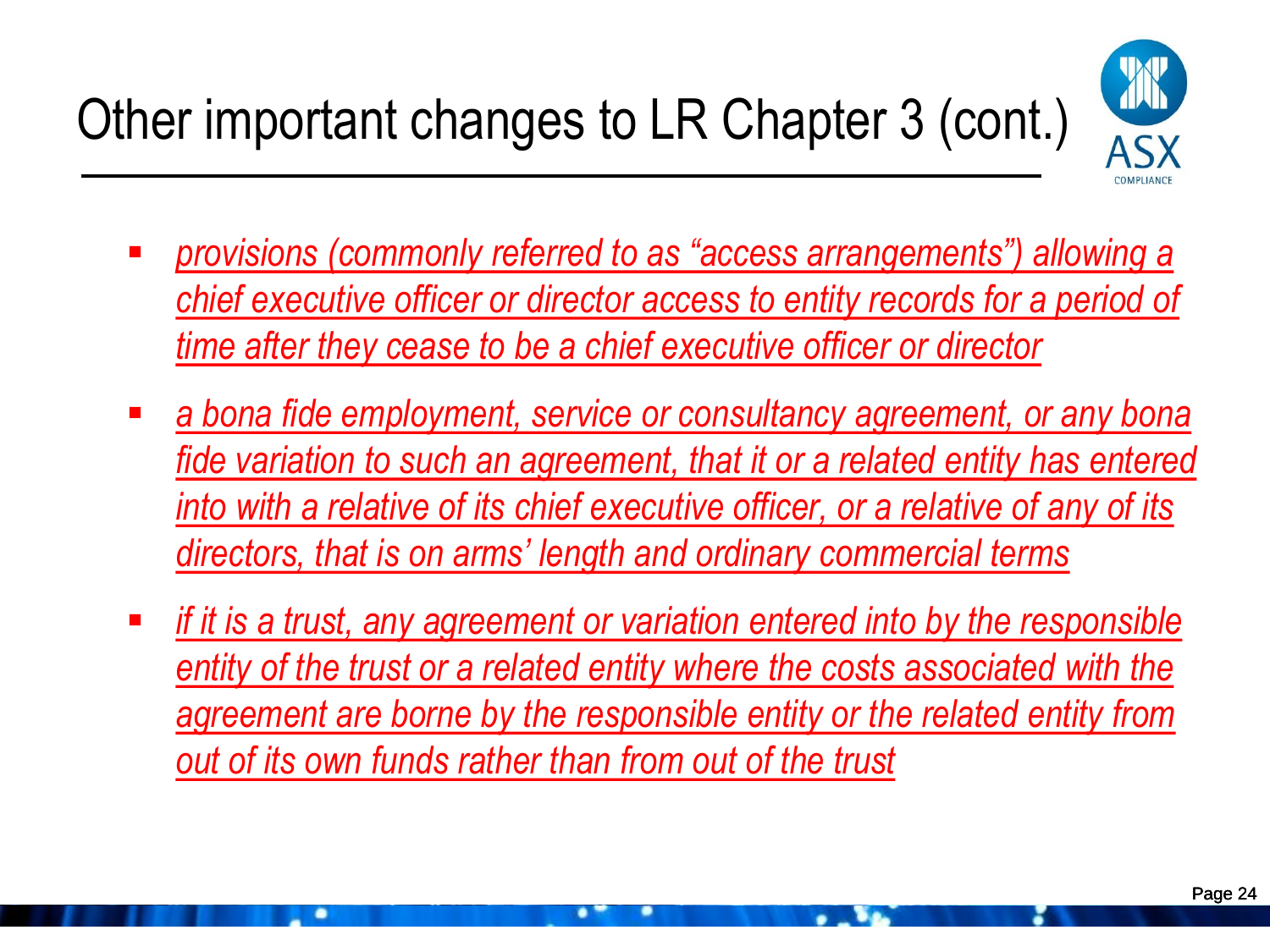

- $\triangleright$  if it is established in Australia, a copy of any document it receives about a substantial holding of securities under Part 6C.2 of the Corps Act (tracing notices) *that reveals materially different information to the most current information (if any) it has received about that substantial holding under Part 6C.1 of the Corps Act* (substantial holder notices) (LR 3.17.2)
- $\triangleright$  if it is established outside Australia, a copy of a document it receives about a substantial holdings of securities under any overseas law or provisions of its constitution equivalent to:
	- Part 6C.1 of the Corps Act (LR 3.17.3)
	- Part 6C.2 of the Corps Act *that reveals materially different information to the most current information it has received (if any) about that substantial holding under any equivalent to Part 6C.1* (LR 3.17.4)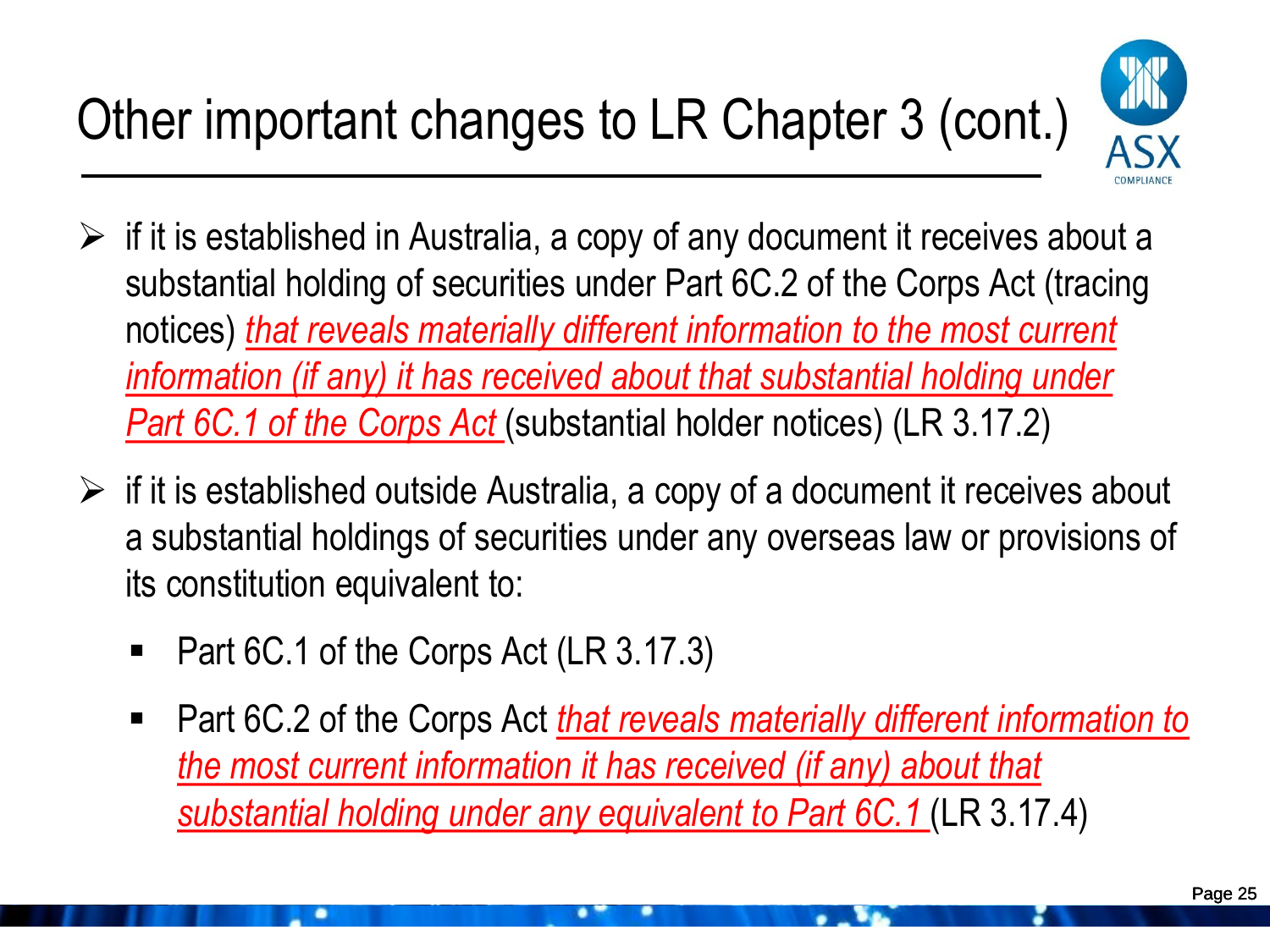

*within 2 business days of receipt* of:

- **EXTERUTE:** information about the material terms of any notice it receives under section 249D, 249F, 249N, 252B, 252D or 252L of the Corps Act or under any equivalent overseas law or equivalent provisions in the entity's constitution from a holder or holders of securities calling, or requesting the calling of, or proposing to move a resolution at, a general meeting (LR 3.17A.1)
- *information that a notice previously notified to ASX under the above rule has been withdrawn by the holder or holders who gave it* (LR 3.17A.2)

*noting that an entity can do this by giving either a summary or a copy of the notice and may exclude/redact any defamatory material from the summary/copy*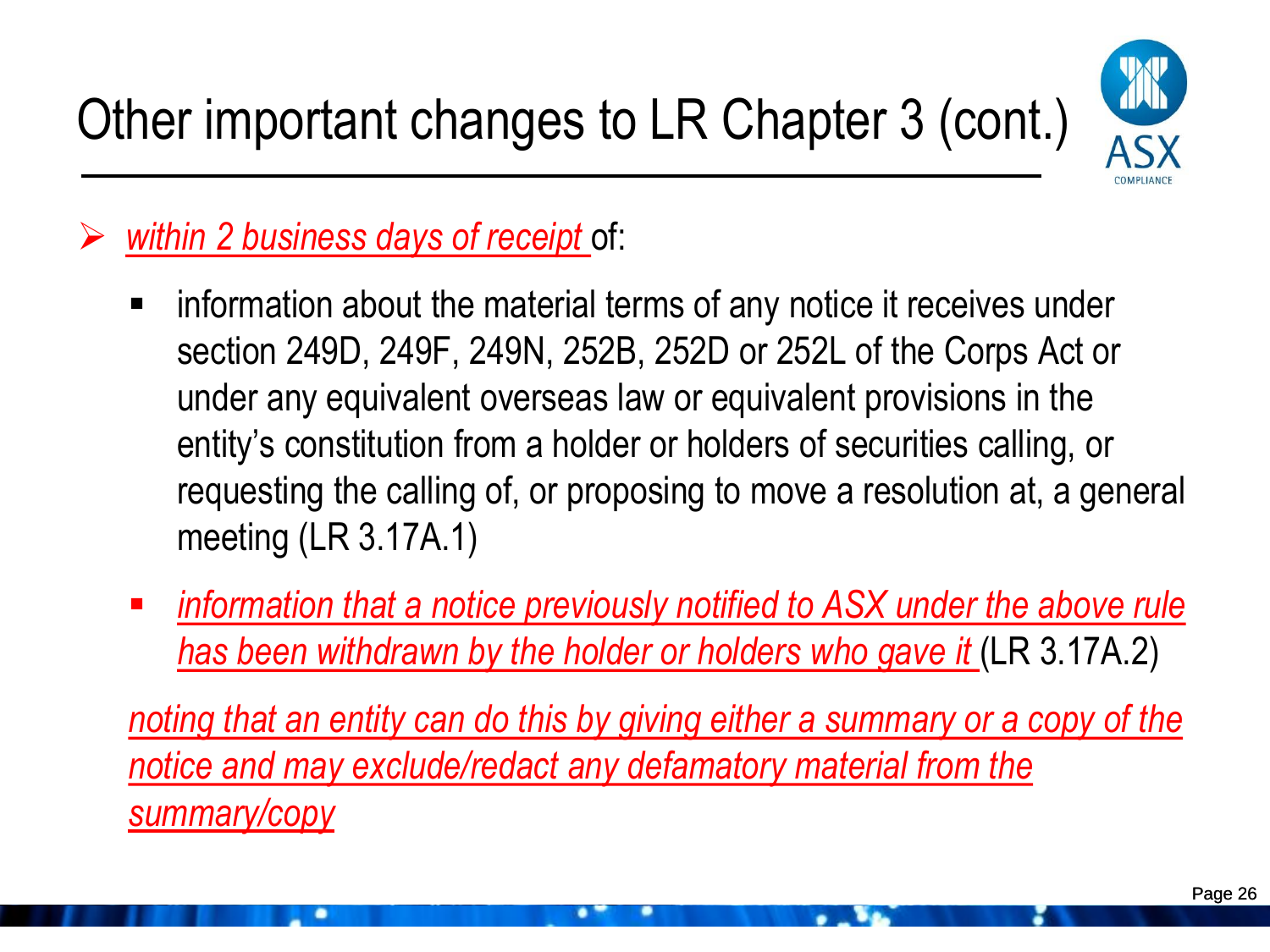

- $\triangleright$  if it is dual listed, of a copy of any document it gives to an overseas stock exchange *that meets the following requirements:*
	- *it is given to that overseas stock exchange in its capacity as an entity listed on that exchange;*
	- *it is, or will be, made public by the overseas stock exchange;*
	- *it includes accounts or other similar financial information; and*
	- *it is not materially the same as another document that the entity has already given to ASX* (LR 3.17B)
- $\triangleright$  if it is established outside Australia, of any change to the law of its home jurisdiction of which it becomes aware that materially affects the rights or obligations of security holders (LR 3.17C)
- $\triangleright$  if it decides to pay a dividend or distribution or makes a decision that a dividend or distribution will not be paid (LR 3.21)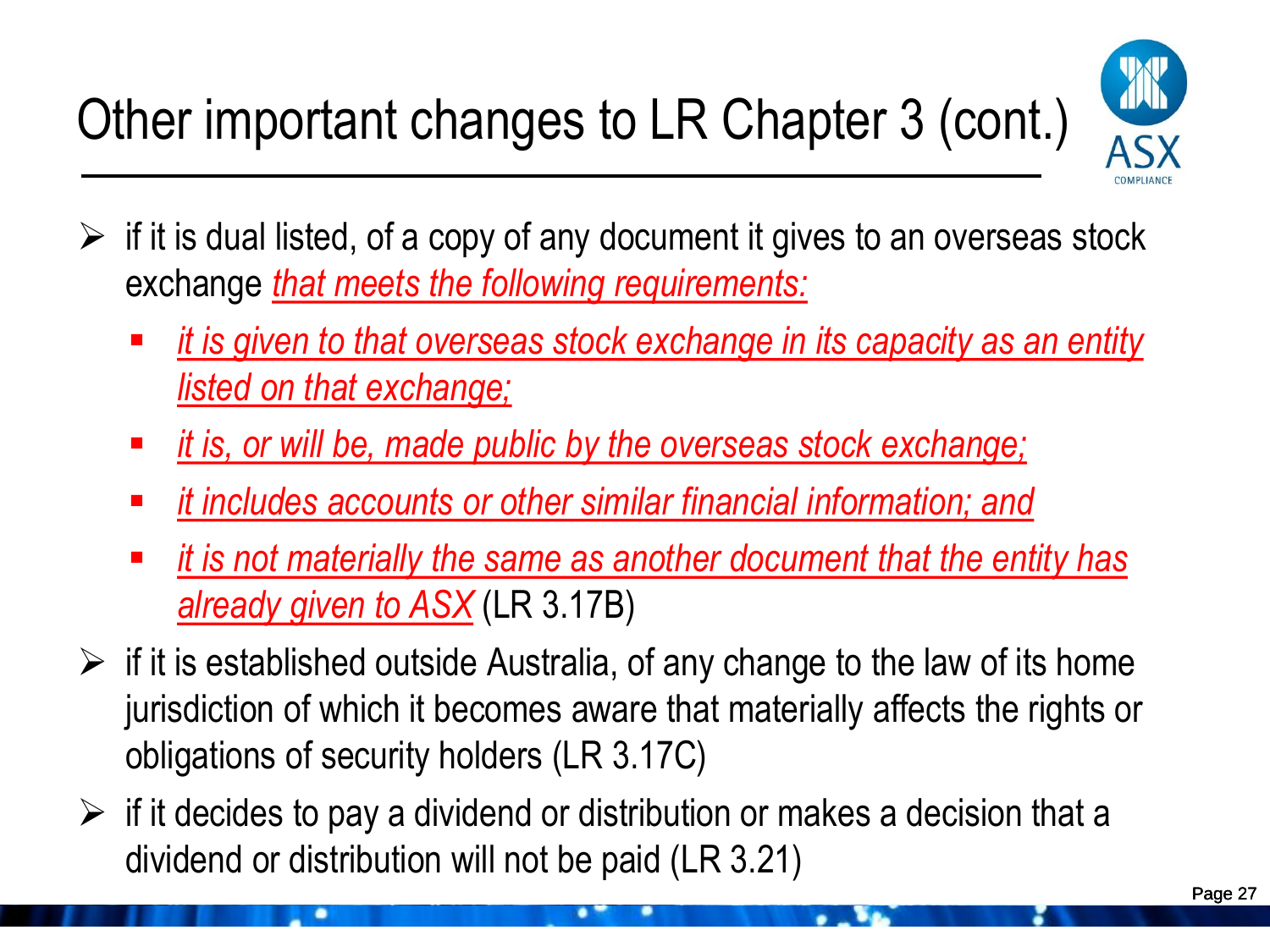

Proceeding with all but one (LR 15.3) of the other minor LR amendments consulted upon, *plus the following*:

- *new Appendix 1A, 1B and 1C application forms and listing agreements, supplemented by new online information forms and checklists*
- *relocating requirements for information memoranda and supplementary information memoranda currently in Appendix 1A into LR 1.4 and 1.5*
- *correcting a definitional error in the reference to "associate" in the note to LR 14.11 (voting exclusion statements)*
- *making some other minor drafting corrections or clarifications to LR 1.1 Condition 3, LR 1.11 Condition 1, LR 4.2B and LR 4.3B*
- *updating Appendix 5B quarterly report to cover oil and gas exploration entities, as well as mining exploration entities*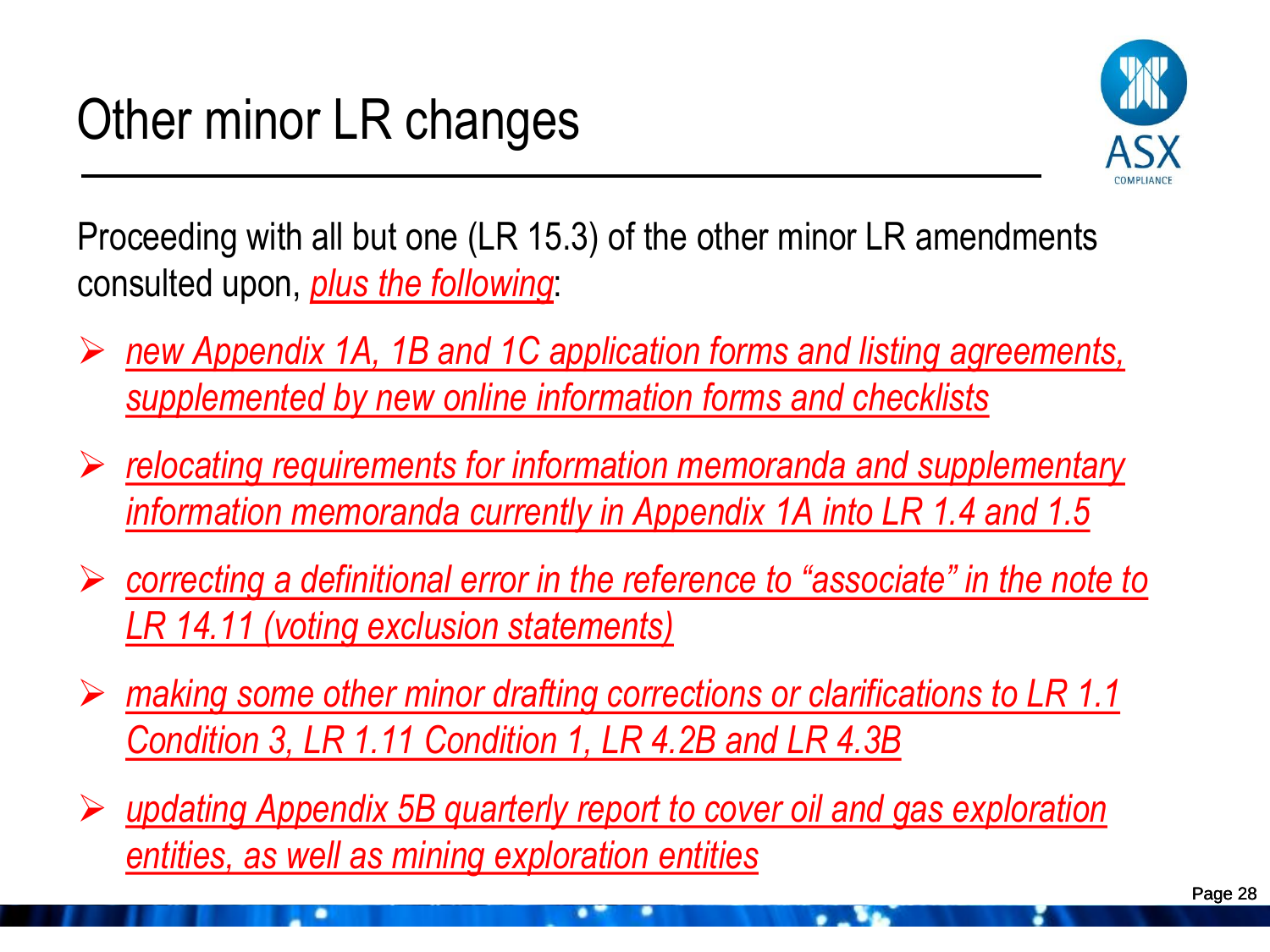

- [Guidance Note](http://www.asx.com.au/documents/about/guidance-note-1-compare.pdf) [1](http://www.asx.com.au/documents/about/guidance-note-1-compare.pdf) *[Applying for Admission](http://www.asx.com.au/documents/about/guidance-note-1-compare.pdf) [–](http://www.asx.com.au/documents/about/guidance-note-1-compare.pdf) [ASX Listings](http://www.asx.com.au/documents/about/guidance-note-1-compare.pdf)* amended to:
	- conform to GN 8, particularly the commentary about the person appointed under LR 1.1 condition 12 / LR 12.6 to be responsible for communications with ASX
	- reflect the changes to the Appendix 1A application form and listing agreement and the new online information form and checklist
	- incorporate the amendments late last year to the minimum spread requirements in LR 1.1 condition 7 and the "assets" test in LR 1.3.1
	- clarify ASX's documentary requirements for satisfying the "good fame and character" requirement in LR 1.1 condition 17 …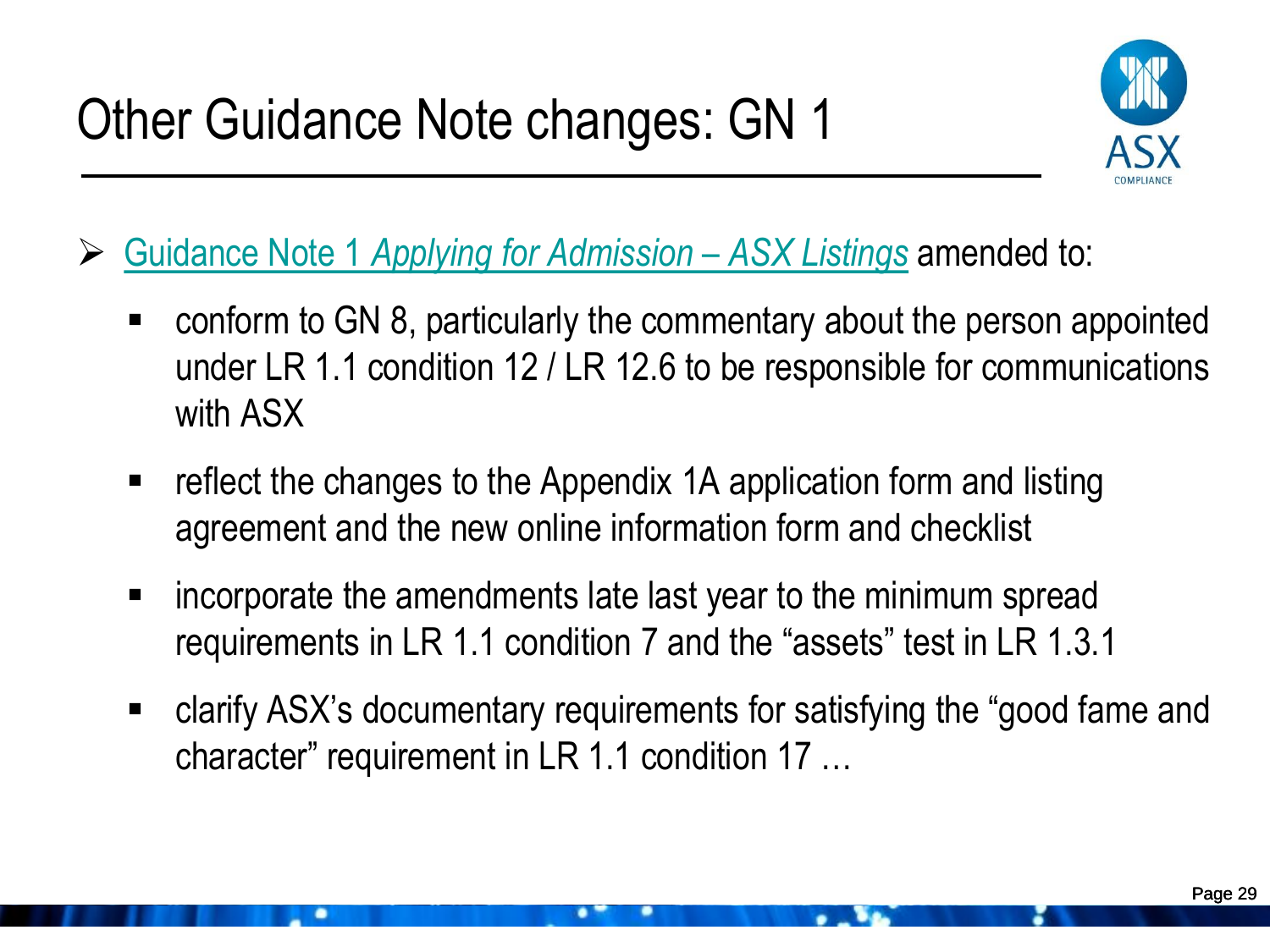

- give more detailed guidance on the "profit test" in LR 1.2 and the "assets test" in LR 1.3
- note that in certain cases ASX may require the disclosure of additional information under LR 1.17 about the qualifications and experience of the auditor of an entity applying for admission to the official list as an ASX listing and of the accountants and auditors who prepared, audited or reviewed financial documents provided as part of the admission process (eg to verify compliance with profit test or assets test)
- include guidance about a new fast track process ASX has implemented for pathfinder prospectuses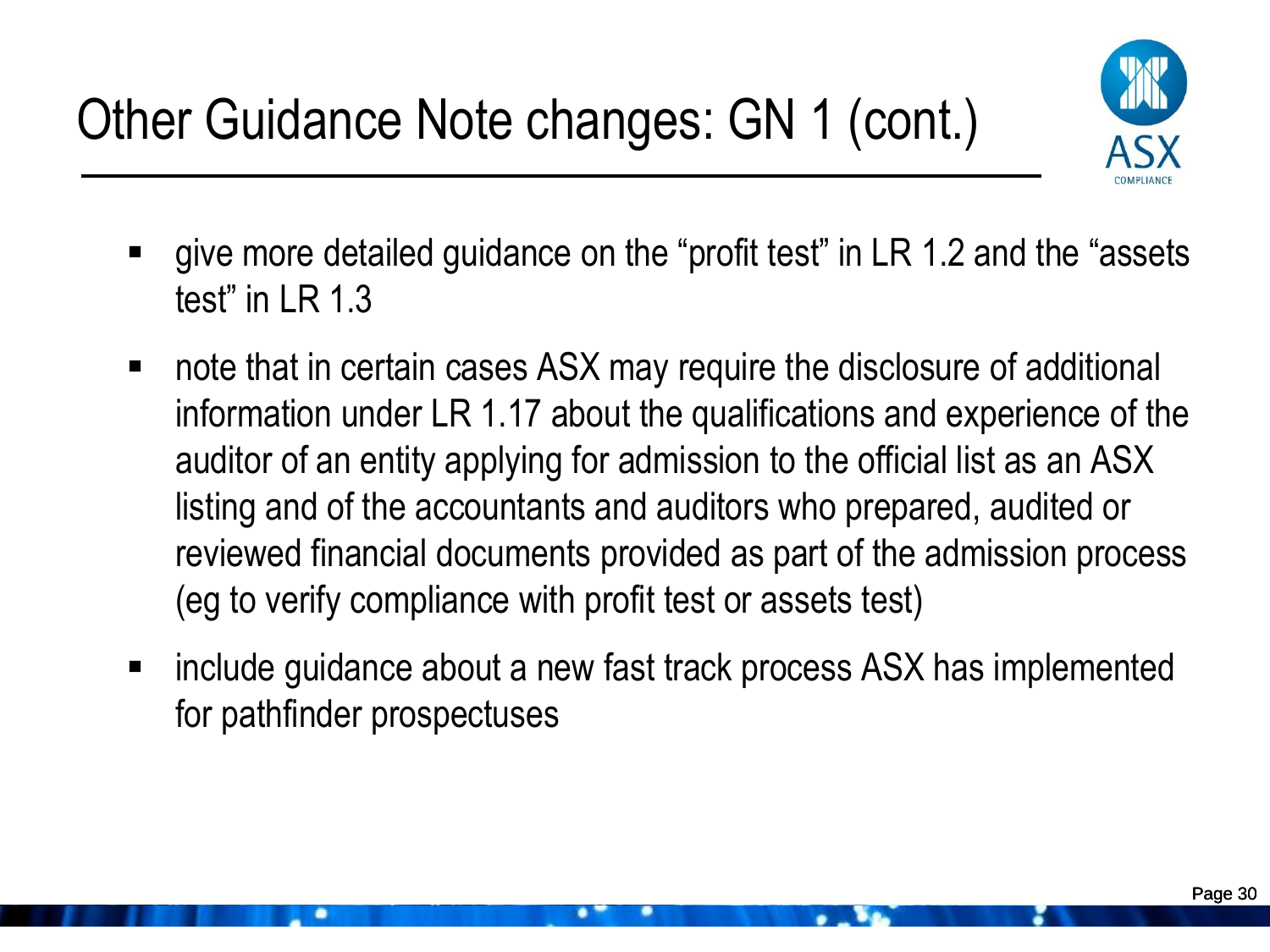

[Guidance Note](http://www.asx.com.au/documents/about/guidance-note-4-compare.pdf) [4](http://www.asx.com.au/documents/about/guidance-note-4-compare.pdf) *[Foreign Entities Listing on ASX](http://www.asx.com.au/documents/about/guidance-note-4-compare.pdf)* amended to:

- $\triangleright$  conform to GN 8, particularly the commentary about the person appointed under LR 1.1 condition 12 / LR 12.6 to be responsible for communications with ASX
- $\triangleright$  reflect the changes to the Appendix 1A and 1C application forms and listing agreements and the related new online information forms and checklists
- $\triangleright$  incorporate the amendments late last year to the minimum spread requirements in LR 1.1 condition 7 and the reporting requirements for mining and oil & gas entities in LR Chapter 5
- $\triangleright$  incorporate other disclosure-related listing rule changes (eg LR 3.17.3, 3.17.4, 3.17A, 3.17B and 3.17C) …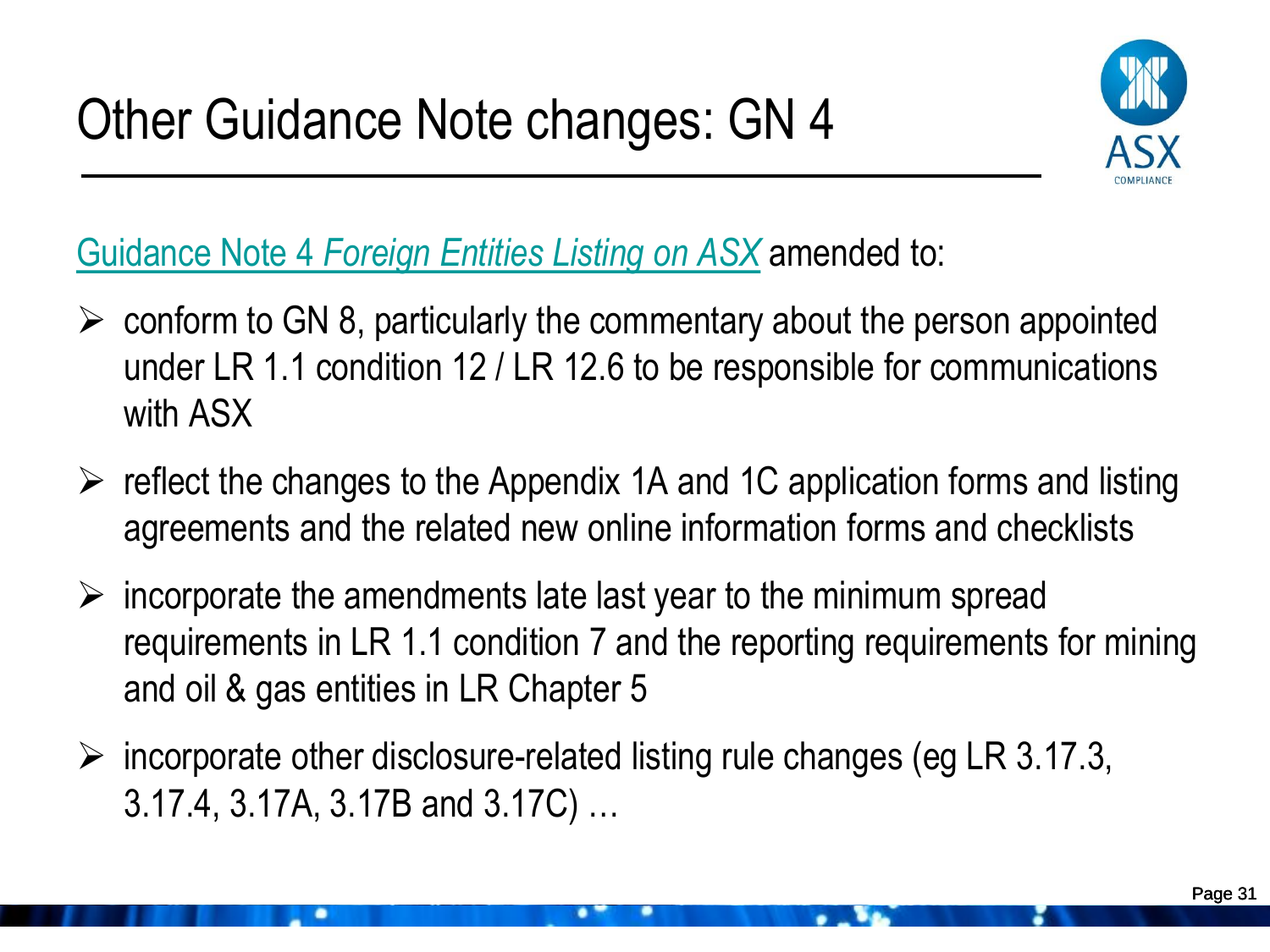

- $\triangleright$  include guidance on certain disclosures that ASX will generally want to see in the listing prospectus or product disclosure statement of a foreign entity:
	- place of incorporation
	- $\blacksquare$  a statement that:

"As [*name of entity*] is not established in Australia, its general corporate activities (apart from any offering of securities in Australia) are not regulated by the Corporations Act 2001 of the Commonwealth of Australia or by the Australian Securities and Investments Commission but instead are regulated by [*insert name of governing legislation*] and [*insert name of corporate regulator administering that legislation*]."

 a concise summary of the rights and obligations of security holders under the law of its home jurisdiction, including how the disclosure of substantial holdings and takeovers are regulated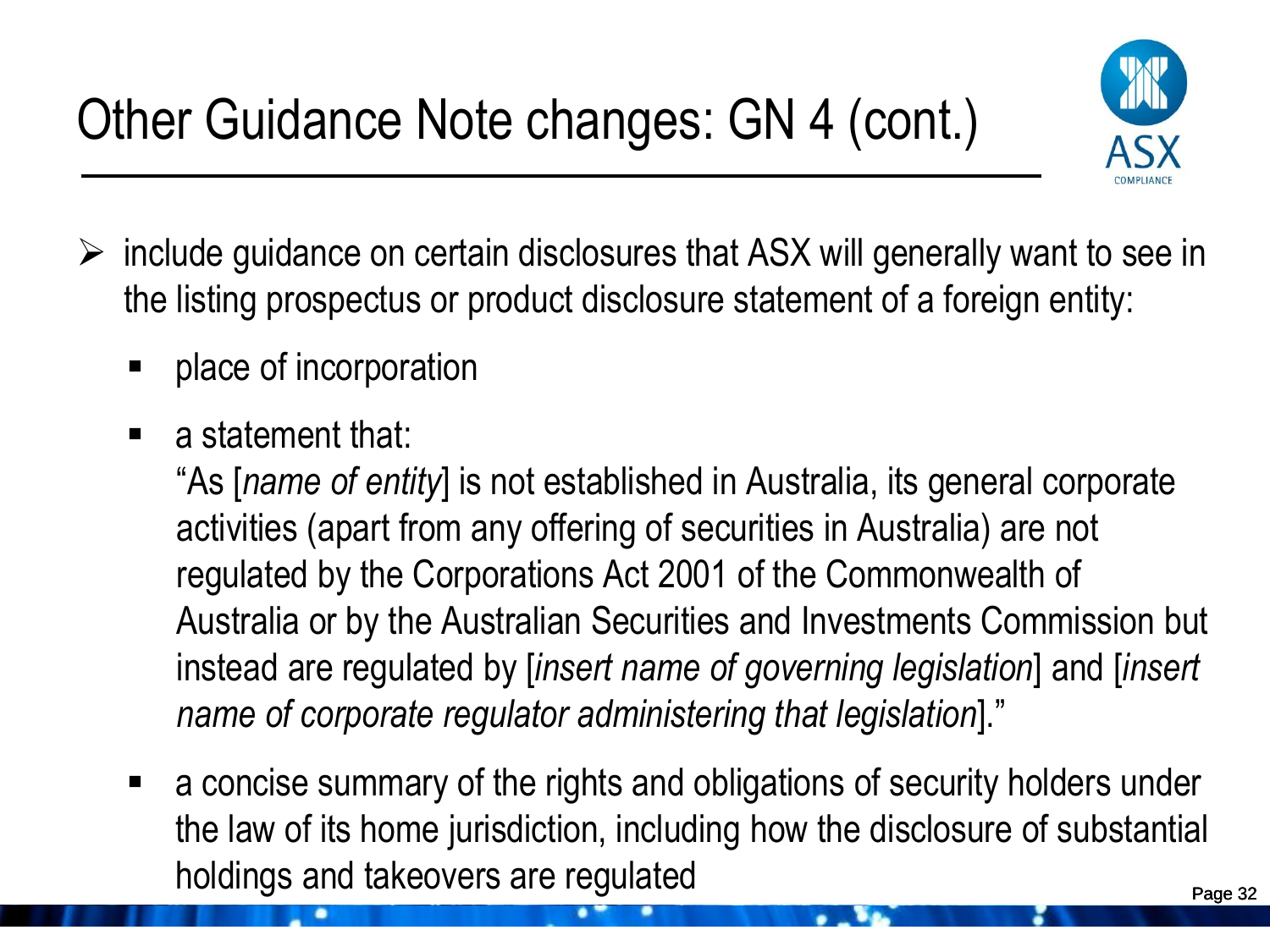

[Guidance Note](http://www.asx.com.au/documents/about/guidance-note-12-compare.pdf) [12](http://www.asx.com.au/documents/about/guidance-note-12-compare.pdf) *[Significant Changes to Activities](http://www.asx.com.au/documents/about/guidance-note-12-compare.pdf)* amended to:

- $\geq$  conform to changes to GN 1, 4, 8 and 16
- $\triangleright$  incorporate the amendments late last year to the minimum spread requirements in LR 1.1 condition 7
- $\triangleright$  include some further guidance around the "20 cent rule"

VERY IMPORTANT for all listed entities and their advisers to familiarise themselves with this Guidance Note – after LR 3.1, LR 11.1 (significant changes to nature or scale of activities) and 11.2 (disposal of main undertaking) generally cause the most issues for listed entities!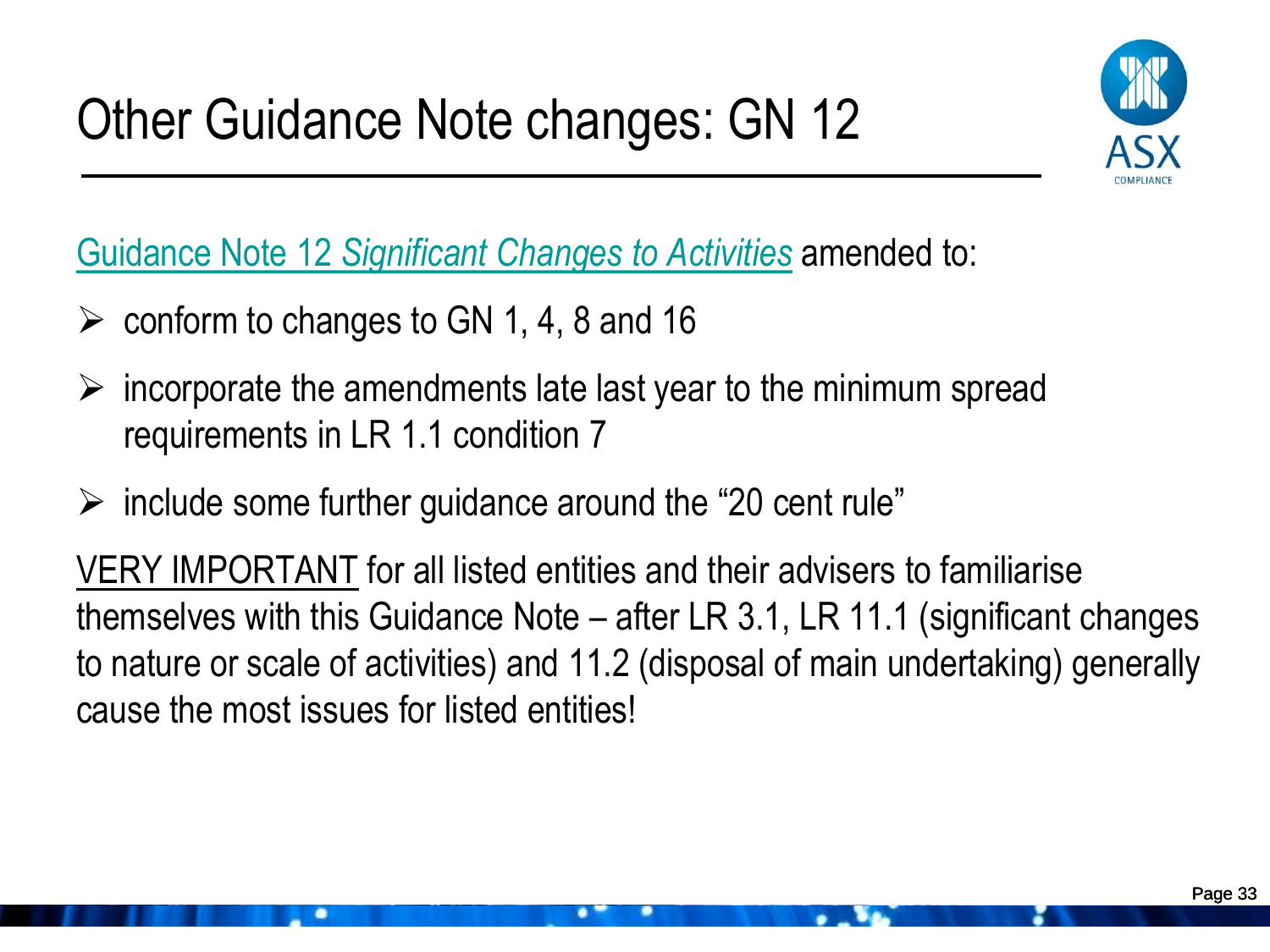

[Guidance Note](http://www.asx.com.au/documents/about/guidance-note-16-compare.pdf) [16](http://www.asx.com.au/documents/about/guidance-note-16-compare.pdf) *[Trading Halts and Voluntary Suspensions](http://www.asx.com.au/documents/about/guidance-note-16-compare.pdf)* amended to:

- $\triangleright$  conform to the guidance in GN 8 on trading halts and voluntary suspensions
- $\triangleright$  repeat guidance in GN 8 for dual listed entities and the need for them to coordinate halts and suspensions across exchanges
- $\triangleright$  include guidance on "regulatory halts" (a new type of trading halt under the ASIC Market Integrity Rules, where there is a pause to trading and then an auction to re-set the market if the market has moved, or but for the application of anomalous order thresholds would have moved, into the "extreme trade range")

VERY IMPORTANT for all listed entities and their advisers to familiarise themselves with this Guidance Note, given the important role of trading halts and voluntary suspensions in managing continuous disclosure issues!